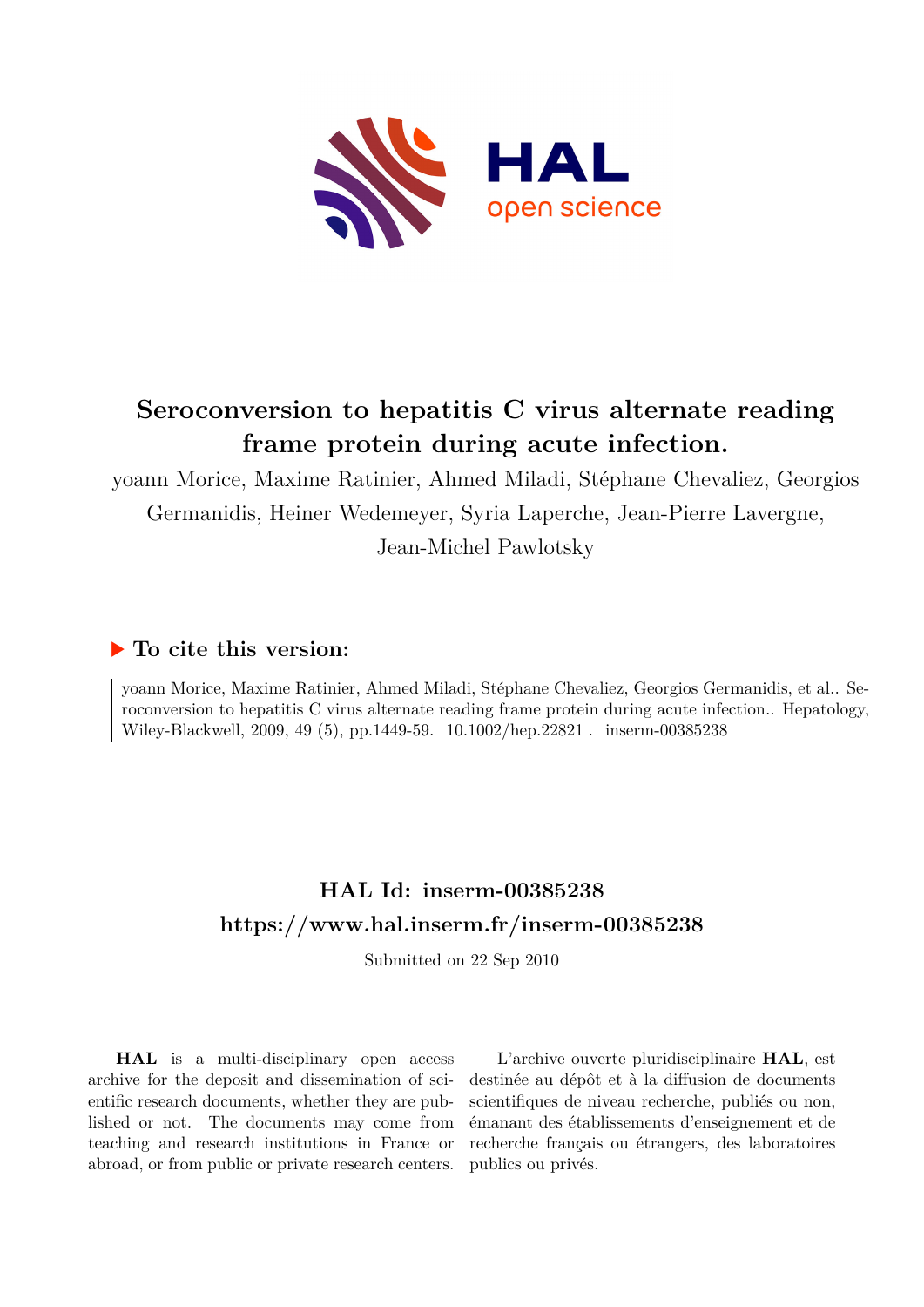

# SEROCONVERSION TO HEPATITIS C VIRUS ALTERNATE READING FRAME PROTEIN DURING THE ACUTE INFECTION

| Hepatology                                                                                                                                                                                                                                                                                                                                                                                                                                                |
|-----------------------------------------------------------------------------------------------------------------------------------------------------------------------------------------------------------------------------------------------------------------------------------------------------------------------------------------------------------------------------------------------------------------------------------------------------------|
| HEP-08-0317.R1                                                                                                                                                                                                                                                                                                                                                                                                                                            |
| Original                                                                                                                                                                                                                                                                                                                                                                                                                                                  |
| n/a                                                                                                                                                                                                                                                                                                                                                                                                                                                       |
| Morice, Yoann<br>Ratinier, Maxime<br>Miladi, Ahmed<br>Chevaliez, Stephane; Hopital Henri Mondor, Service de<br>Baceriologie-Virologie<br>Germanidis, Georgios<br>Wedemeyer, Heiner; Hannover Medical School, Dept. of<br>Gastroenterology, Hepatology and Endocrinology<br>Laperche, Syria; Institut National de Transfusion Sanguine<br>Lavergne, Jean-Pierre<br>Pawlotsky, Jean-Michel; Hopital Henri Mondor, Service de<br>Bacteriologie and Virologie |
| ARFP, antibodies, acute hepatitis C, seroconversion                                                                                                                                                                                                                                                                                                                                                                                                       |
| scholar <b>one</b> ™                                                                                                                                                                                                                                                                                                                                                                                                                                      |
|                                                                                                                                                                                                                                                                                                                                                                                                                                                           |

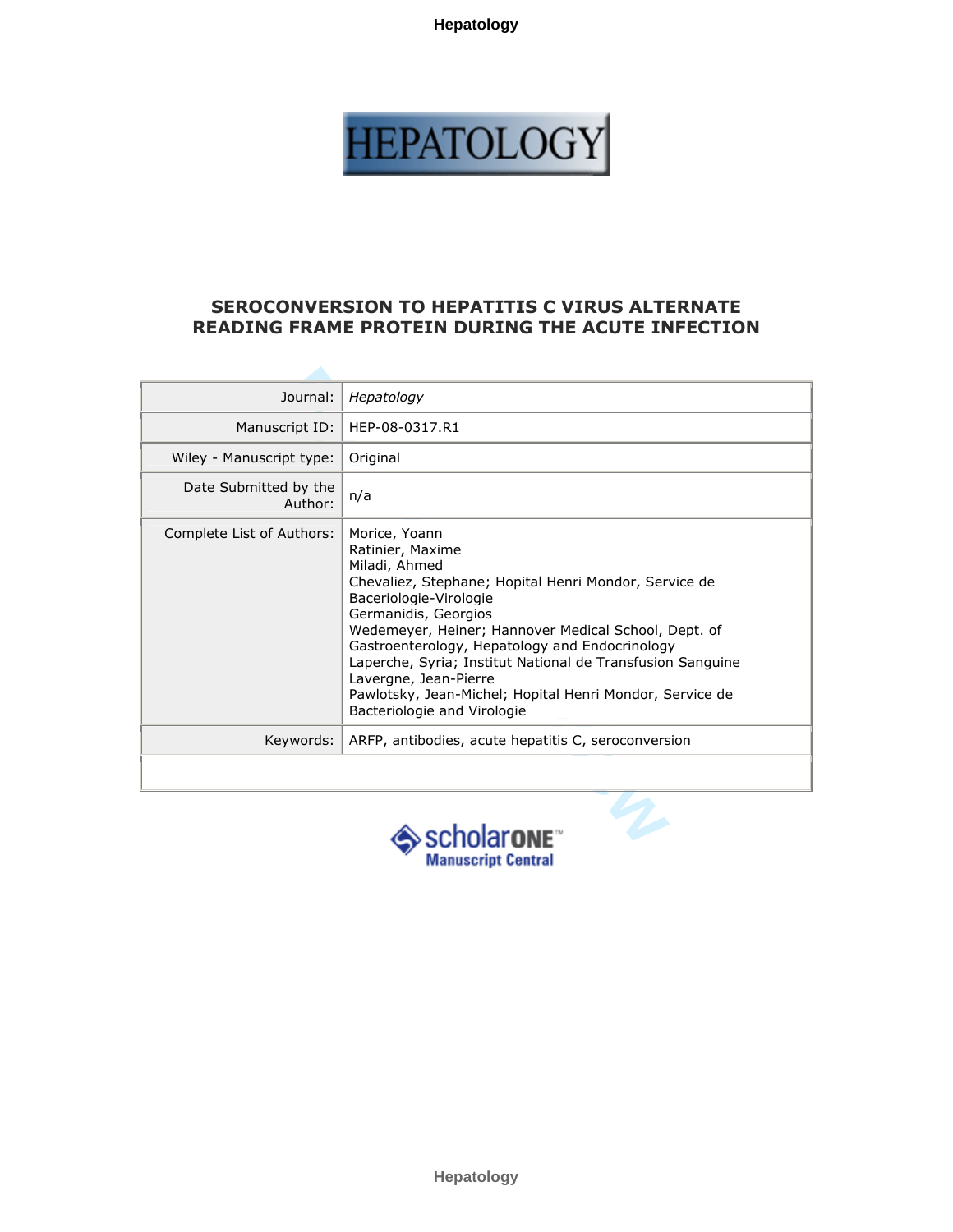$\mathbf{1}$  $\overline{2}$  $\overline{4}$  $\overline{7}$ 

# **SEROCONVERSION TO HEPATITIS C VIRUS ALTERNATE READING FRAME PROTEIN DURING THE ACUTE INFECTION**

Yoann Morice,<sup>1,2</sup> Maxime Ratinier,<sup>3</sup> Ahmed Miladi,<sup>1,2</sup> Stéphane Chevaliez,<sup>1,2</sup> Georgios Germanidis,<sup>4</sup> Heiner Wedemeyer,<sup>5</sup> Syria Laperche,<sup>6</sup> Jean-Pierre Lavergne,<sup>3</sup> and Jean-Michel Pawlotsky<sup>1,2\*</sup>

ence Center for Viral Hepatitis B, C and delta<br>
ndor Hospital, University of Paris 12, Créteil,<br>
ance; <sup>3</sup>CNRS-UMR 5086, Institut de Biologie<br>
Elyon Gerland, Université Lyon I, Lyon, Fran<br>
ral, Thessaloniki, Greece; <u><sup>5</sup>De</u> <sup>1</sup>National Reference Center for Viral Hepatitis B, C and delta, Department of Virology, Henri Mondor Hospital, University of Paris 12, Créteil, France; <sup>2</sup>INSERM U955, Créteil, France; <sup>3</sup>CNRS-UMR 5086, Institut de Biologie et de Chimie des Protéines, IFR 128 Lyon Gerland, Université Lyon I, Lyon, France; <sup>4</sup>Papageorgiou General Hospital, Thessaloniki, Greece; <sup>5</sup>Department of Gastroenterology, Hepatology and Endocrinology, Medical School Hannover, Hannover, Germany; <sup>6</sup>National Reference Center for Viral Hepatitis B and C and Human Immunodeficiency Virus in Transfusion, Institut National de la Transfusion Sanguine, Paris, France

**Key-words:** ARFP, antibodies, acute hepatitis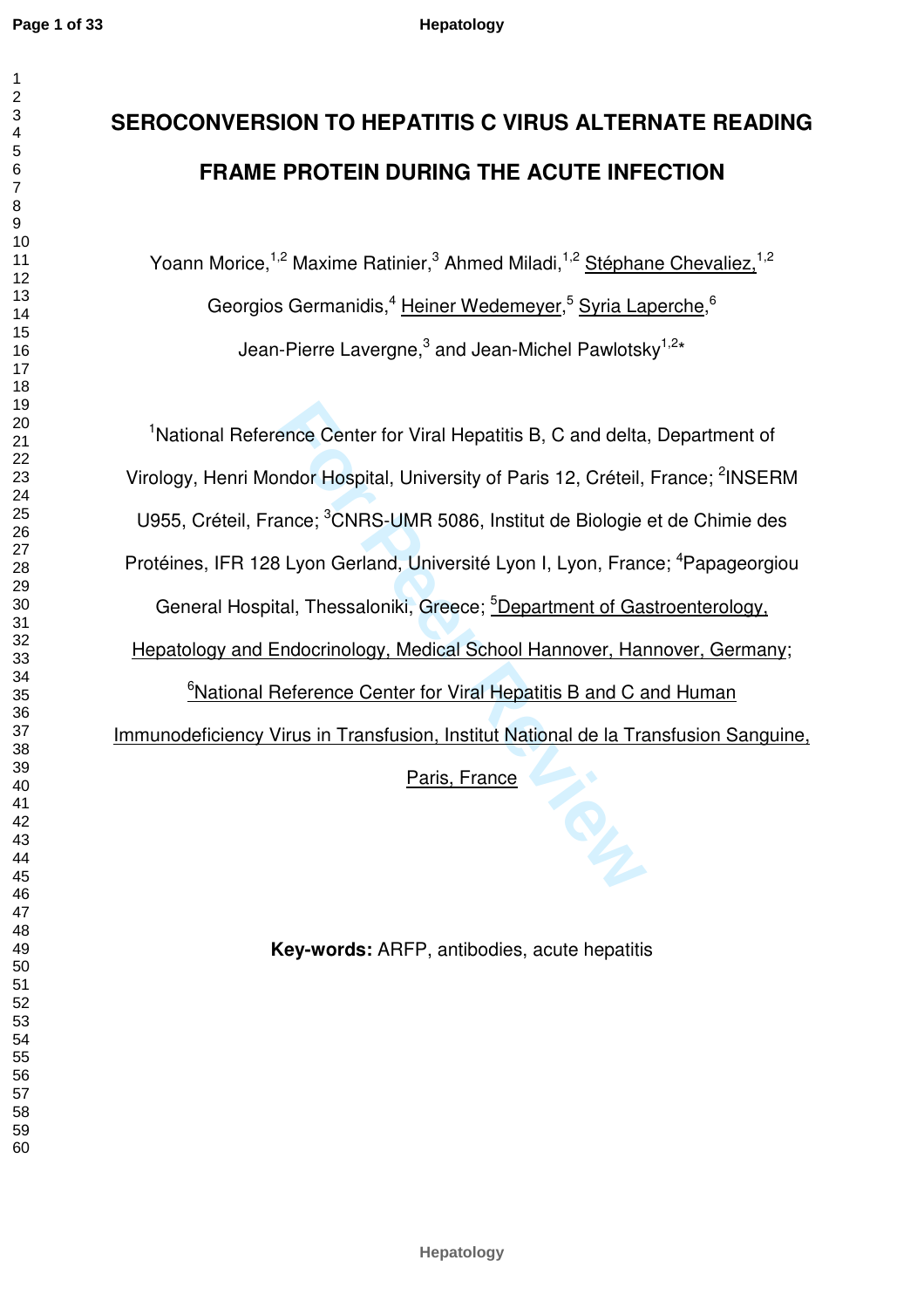# **FOOTNOTE PAGE**

Corresponding author: Prof. Jean-Michel Pawlotsky, MD, PhD, Department of Virology, Hôpital Henri Mondor, 51 avenue du Maréchal de Lattre de Tassigny, 94010 Créteil, France. Phone: +33-1-4981-2827. Fax: +33-1-4981-4831. E-mail: jean-michel.pawlotsky@hmn.aphp.fr

Abbreviations:

**For Peer Review** Financial support: This work was supported by Agence Nationale de Recherche sur le SIDA et les Hépatites Virales (ANRS). We are grateful to Erwin Sablon, Geert Maertens and Filip de Kayser (Innogenetics) for preparing the INNO-LIA HCV IV prototype assay.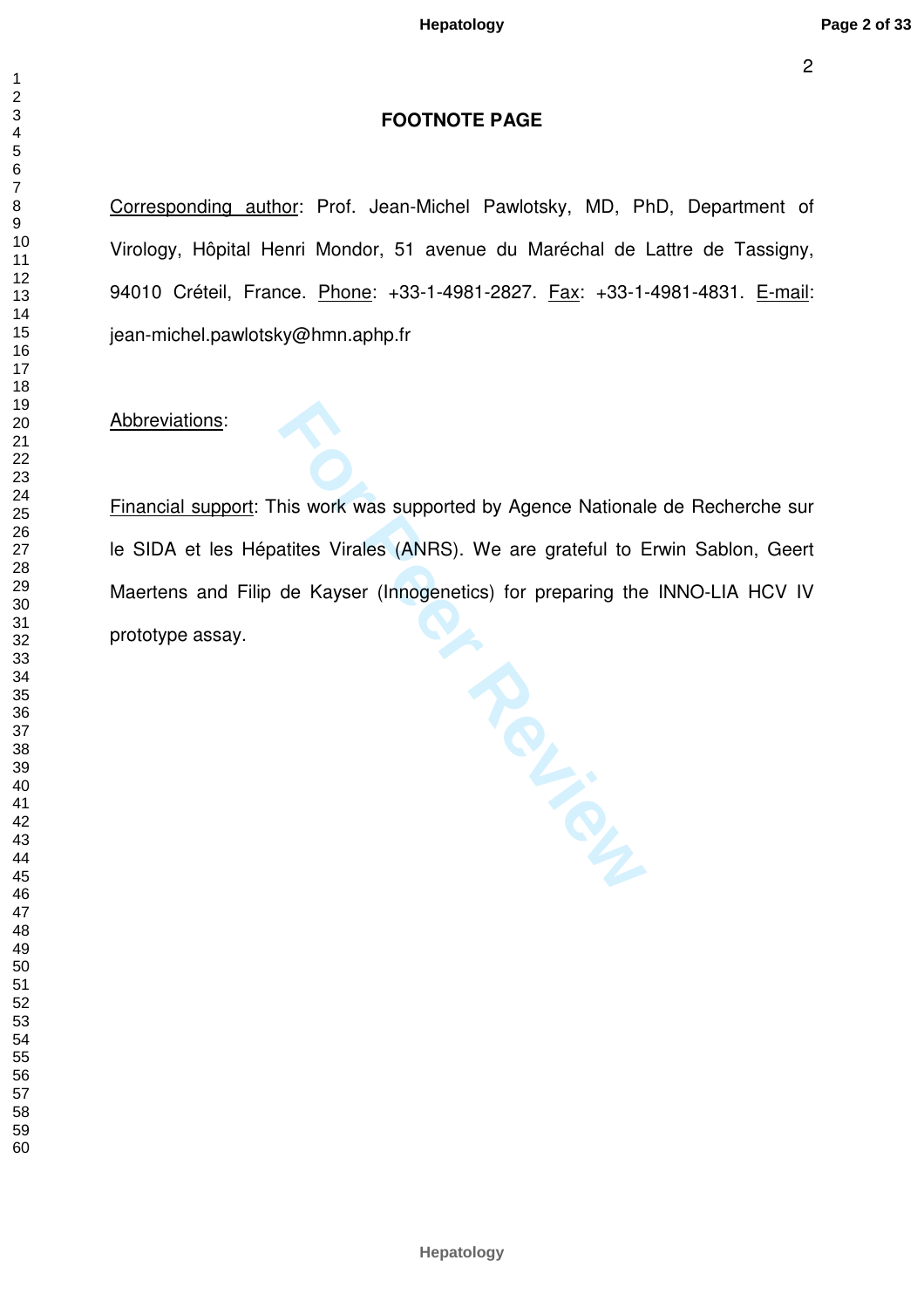### **ABSTRACT**

otype 1b strains during an outbreak in a hem<br>red and antibodies were transiently detected<br>ents were infected by one of the two HCV s<br>emaining patient could not be identified. Qual<br>coding region showed no differences in the The existence of hepatitis C virus proteins encoded by alternate reading frames overlapping the core-encoding region has been suggested. Several mechanisms of production have been postulated and the function(s) of these proteins in the HCV life cycle remain(s) unknown. We analyzed cases of seroconversion to an alternate reading frame protein in a group of 17 patients infected by the one of two hepatitis C virus genotype 1b strains during an outbreak in a hemodialysis unit. Three patients seroconverted and antibodies were transiently detected in another patient. Three of these patients were infected by one of the two HCV strains, whereas the strain infecting the remaining patient could not be identified. Quasispecies sequence analysis of the core-coding region showed no differences in the core or +1 reading frame sequences that could explain alternate reading frame protein seroconversion in some but not all of the patients infected by one of the HCV strains, and no such difference was found between the two strains. As differences in the structure of RNA elements could play a role in frameshift events, we conducted a predictive analysis of RNA folding by using RNAfold software. No difference was found between the patients who did and did not seroconvert to alternate reading frame protein. **Conclusion:** our findings prove that alternate reading frame proteins can be produced during acute HCV infection. However, seroconversion does not occur in all patients for unknown reasons. Alternate reading frame protein could be generated by minority quasispecies variants or variants that occur transiently.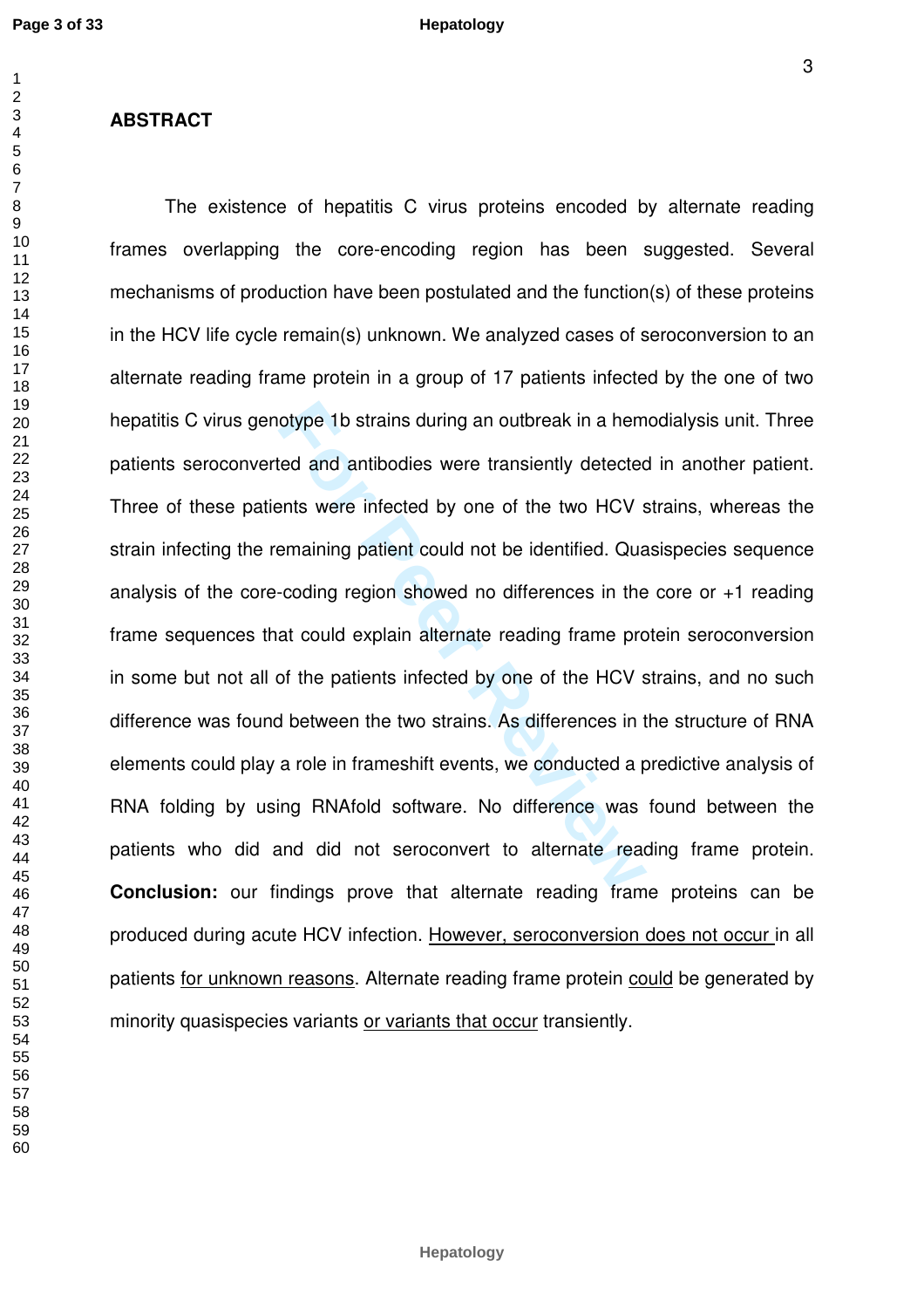$\overline{1}$ 

Hepatitis C virus (HCV), a member of the *Flaviviridae* family, has a singlestranded positive RNA genome of approximately 9600 nucleotides. The genome is composed of a 5' non coding region (5'NCR), a long open reading frame (ORF) encoding the precursor polyprotein of about 3000 amino acids, and a 3'NCR. The ORF encodes 10 proteins that are generated through processing of the precursor polyprotein by cellular and viral proteases. HCV proteins comprise structural proteins (core protein and the two envelope glycoproteins E1 and E2) and nonstructural (NS) proteins (NS2, NS3, NS4A, NS4B, NS5A and NS5B) that have various functions in the HCV lifecycle (1, 2).

**For Peer Review** In 2001, Walewski et al. used computerized sequence analysis to map dualuse regions in HCV coding sequences. The results strongly suggested the existence of a new HCV antigen encoded, at least in part, by an alternate, +1 reading frame overlapping the core-encoding region (3). This was further supported by the observation of a single stop codon in the +1 reading frame of reference HCV strains, at positions that depended on the HCV genotype (4). The detection of specific antibodies targeting this protein in patients with chronic hepatitis C, by both enzyme immunoassay and Western-blot, strongly suggested that the alternate reading frame protein(s) (ARFP) is (are) produced during HCV infection (3, 5).

Since the first report suggesting translation of an ARFP (5), several mechanisms of ARFP production have been postulated (6). The first is a  $+1$ programmed ribosomal frameshift promoted by a cluster of 10 adenines at codons 8- 11 of the HCV genotype 1a ORF, leading to the formation of a 16- to 17-kDa protein (called ARFP/F) including the first 10 amino acids of the core protein (3, 5). The adenosine-rich sequence could also induce a -1 programmed ribosomal frameshift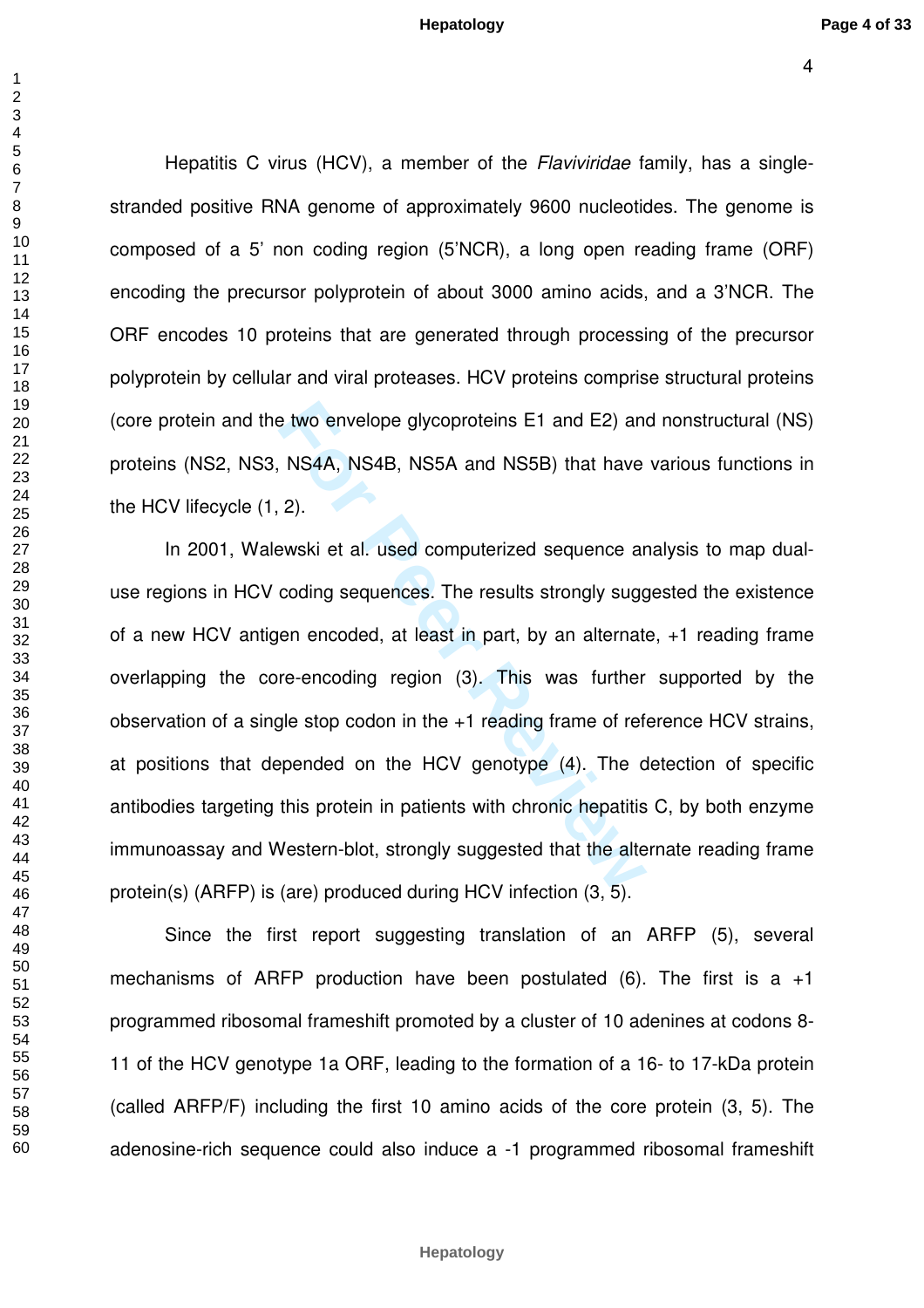$\overline{1}$ 

#### **Hepatology**

(7). Another potential mechanism in HCV genotype 1b infection is a doubleframeshift event. The first (+1) frameshift would occur at codon 42, located in stemloop VI of the HCV genome, and the second (-1) at codon 144 in the +1 ORF, close to the terminal stem-loops (8). Rephasing back to translation in the HCV ORF leads to production of ARFP-DFC (double frameshift core), whereas interruption of translation after the stop codon leads to the production of ARFP-1b (8). Internal initiation near codons 85-88 or at codon 26 in the core-encoding sequence has also been suggested to generate ARFPs in the +1 reading frame (ARFP-86 and ARFP-26, respectively) (9, 10).

generate ARFPs in the +1 reading frame (A<br>10).<br>De expressed *in vitro*. It is present as a highly<br>ected cultured cells, sometimes with a per<br>stable, however, and is degraded by the p<br>nesis (half-life about 10 min) (5, 11). ARFP/F can be expressed in vitro. It is present as a highly basic protein in the cytoplasm of transfected cultured cells, sometimes with a perinuclear distribution (11). ARFP/F is unstable, however, and is degraded by the proteasome complex rapidly after its synthesis (half-life about 10 min) (5, 11). There is some evidence that ARFPs are produced during HCV infection. Indeed, anti-ARFP antibodies have been detected with specific assays in up to 40% of patients with chronic HCV infection, and ARFP-specific T- and B-cell-mediated responses have been documented (5, 8, 12-14). However, the frequency and timing of ARFP production during infection, as well as the role of ARFPs in the HCV lifecycle and pathogenicity, are totally unknown. ARFP does not appear to play a role in viral replication, as subgenomic replicons lacking the full structural region of the genome successfully replicate in vitro (15). The basic nature and cytoplasmic localization of ARFP are compatible with an interaction with HCV RNA. The possible role of ARFP in the establishment of acute and chronic HCV infection is unknown.

 Here we analyzed cases of seroconversion to ARFP in a group of patients infected by the one of two HCV genotype 1b strains during an outbreak in a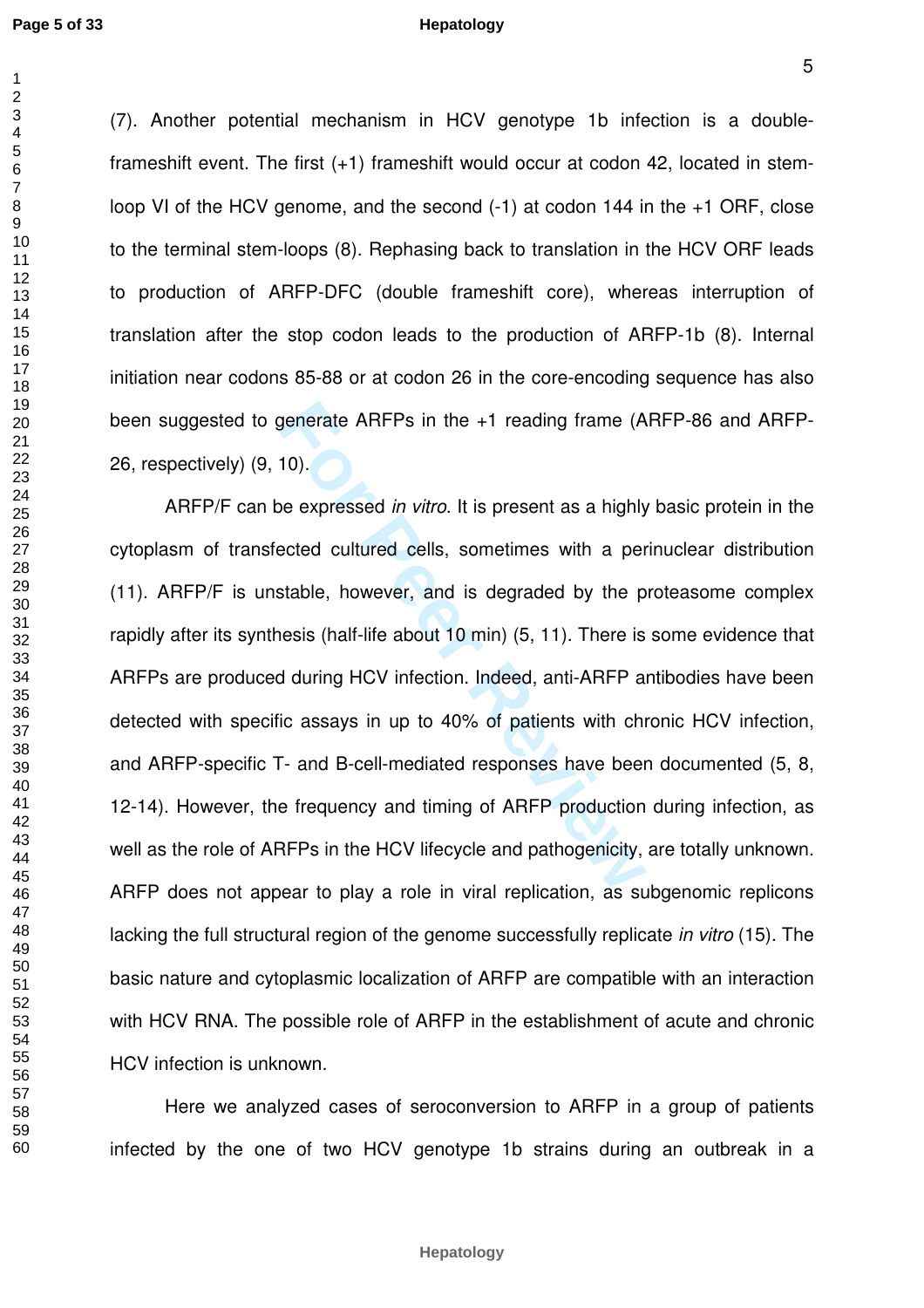$\mathbf{1}$ 

hemodialysis unit. Our findings prove that ARFP can be produced during acute HCV infection, but not all patients or even all patients infected by a given strain are able to mount a humoral response against it if produced .

### **MATERIALS AND METHODS**

#### **Patients**

patients were studied (Table 1). Group I con<br>
s and 11 females, mean age 64 years) wl<br>
an outbreak in a Greek hemodialysis unit<br>
bt identified. The patients were infected with<br>
trains, nine patients with strain A and sevel Six groups of patients were studied (Table 1). Group I consisted of a cohort of 17 patients (6 males and 11 females, mean age 64 years) who developed acute hepatitis C during an outbreak in a Greek hemodialysis unit (16). The route of transmission was not identified. The patients were infected with one of two distinct HCV genotype 1b strains, nine patients with strain A and seven with strain B (one patient's strain could not be genotyped) (16). The patients were monitored without treatment during the first 6 months, and blood samples were taken frequently (on average, 15±4 samples per patient) and stored at -80°C. Alanine aminotransferase (ALT) and HCV RNA levels were measured in all samples. The seroconversion profiles were characterized by using a semi-quantitative line immunoassay (Inno-LIA HCV IV prototype assay, Innogenetics, Ghent, Belgium) that semi-quantifies antibodies against eight HCV epitopes present in the core, E1, E2, NS3, NS4 and NS5 protein sequences.

 Group II consisted of 24 patients with acute viral hepatitis unrelated to HCV: 9 patients had acute hepatitis A, characterized by the presence of anti hepatitis A virus IgM; 15 patients had acute hepatitis B, characterized by a seroconversion to HBs antigen (including 7 patients who presented with symptoms of acute hepatitis and 8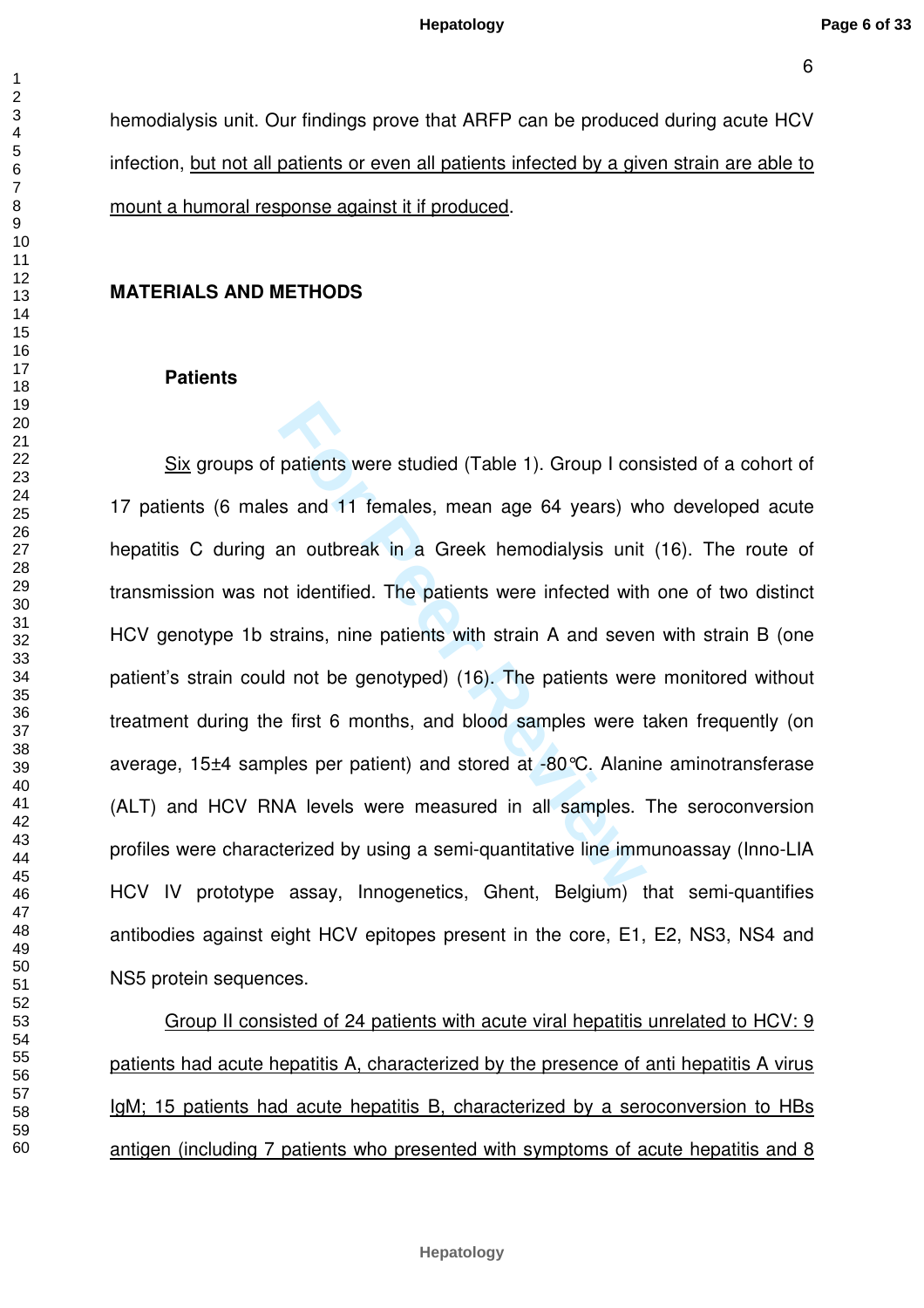$\mathbf{1}$ 

#### **Hepatology**

regular blood donors who seroconverted between two donations). Group III consisted of a cohort of 216 patients chronically infected by HCV genotype 1 strains and managed in the Hepatology Department of Henri Mondor hospital, France.

Three control groups of subjects with no markers of HCV infection were used to assess the specificity of our anti-ARFP ELISA. Group IV consisted of 187 patients managed in medical departments of Henri Mondor hospital who had no serological markers of common viral infections. Group V consisted of 122 patients infected by human immunodeficiency virus (HIV) and Group VI consisted of 93 patients infected by hepatitis B virus (HBV).

# **Study design**

For Persons (HIV) and <u>Group VI</u> consisted of<br>
HBV).<br> **For Persons A and characterized a sensitive ELISA methotion.**<br>
It was used to detect anti-ARFP antibouding serial samples from Group I patients<br>
patients. The nucleoti We developed and characterized a sensitive ELISA method for anti-ARFP (43- 141) antibody detection. It was used to detect anti-ARFP antibodies in all available serum samples, including serial samples from Group I patients and single samples from Group II and III patients. The nucleotide and deduced amino acid sequences of the HCV core region were determined in all Group I patients. Multiple clones were generated to characterize the quasispecies distribution of the analyzed region. The ARFP sequences were deduced from the core protein-coding sequences and compared between the patients who did and did not seroconvert to ARFP. The core protein-coding sequence contains highly conserved structural RNA elements, including two consecutive stem-loops (V and VI), and two consecutive terminal stemloops (17). In order to determine whether the production of anti-ARFP antibodies during acute HCV infection in some patients but not in others was related to structural differences in the core protein-coding sequence of the corresponding HCV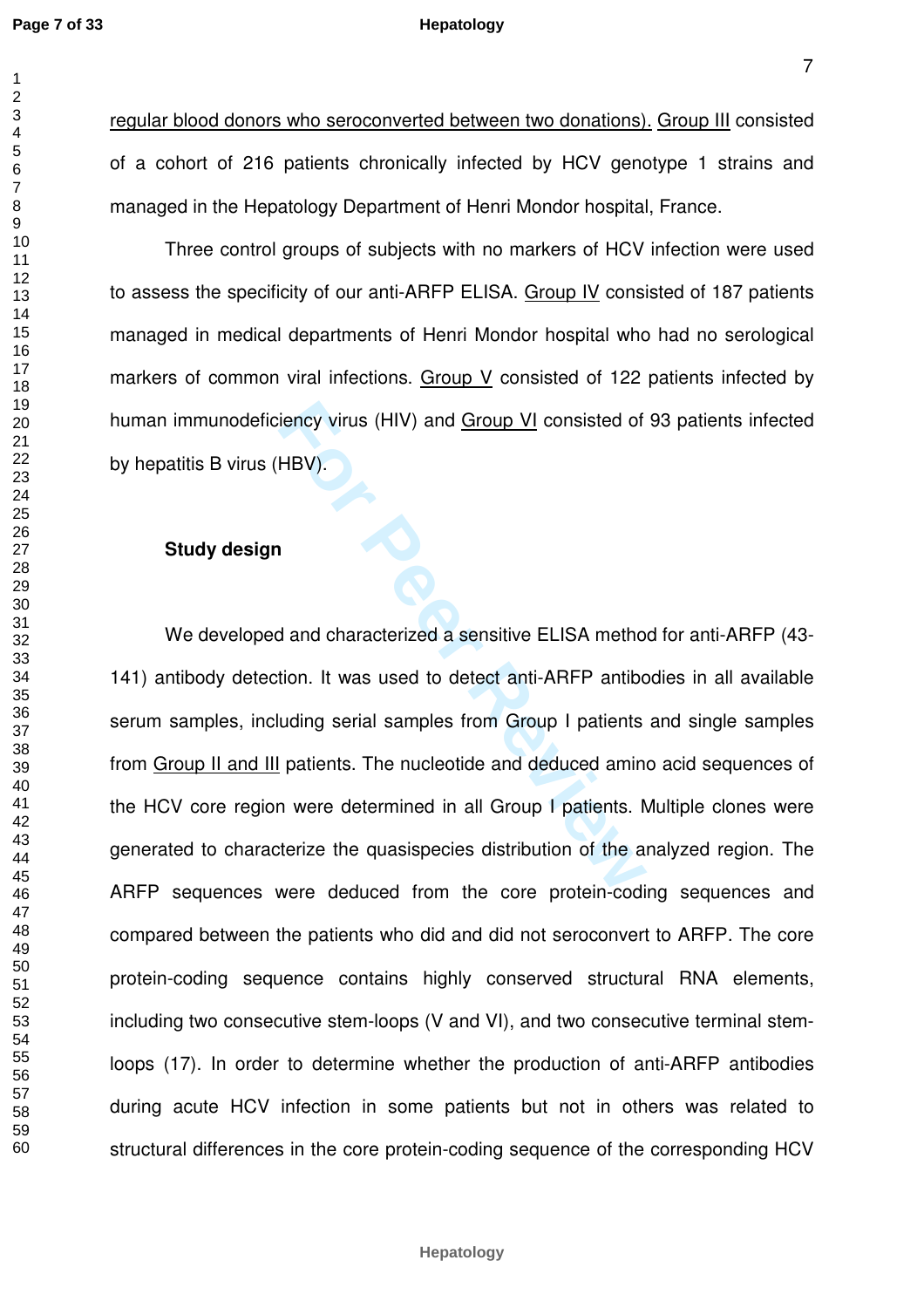strains, we examined sequence variations and predicted their impact on the secondary structure of the core protein-coding region. The prevalence of anti-ARFP antibodies was also measured with our ELISA method in the 24 Group II patients with acute hepatitis A or B in order to assess the specificity of anti-ARFP antibody detection for HCV-related acute hepatitis and in the 216 Group III patients with chronic HCV genotype 1 infection, in order to compare it with the incidence of anti-ARFP seroconversion during acute infection. The specificity of anti-ARFP antibody detection was assessed by testing the patients in Groups IV to VI.

### **Anti-ARFP (43-141) antibody ELISA**

sed by testing the patients in <u>Groups IV to VI</u><br> **For Peer ST 411** antibody ELISA<br>
tection of anti-ARFP (43-141) antibodies, we<br>
oosed of 99 amino acids encoded by codons<br>
the core protein sequence of HCV genotype<br>
crotit For ELISA detection of anti-ARFP (43-141) antibodies, we used the synthetic peptide G97A, composed of 99 amino acids encoded by codons 43-141 and derived from the +1 ORF of the core protein sequence of HCV genotype 1b isolate HCV-JA (12). The wells of microtiter plates were coated with 200 ng per well of purified G97A peptide (10 µg/mL) by overnight incubation at room temperature in sodium carbonate buffer (50 mmol, pH 9.5). Anti-ARFP (43-141) monoclonal antibodies raised in mice immunized with the same peptide were used as a positive control. The wells were washed three times with PBS-Tween and incubated with 200  $\mu$ L of blocking buffer (200 mmol/L Tris, 200 mmol/L maleic acid, 0.9 g/L sodium azid, 5 g/L bovine serumalbumin, 1% goat seru, pH 6.2) for 2 hours at 37°C. After washing, coated plates were incubated with 200  $\mu$ L of human serum diluted to 1:10 with Diasorin sample diluent (Saluggia, Italy) at 37°C for 1 hour. After washing, the wells were incubated for 1 hour at 37°C with 200 µL of a peroxidase-conjugated anti-human IgG (Diasorin) or anti-mouse IgG antibody for the clinical specimens or positive controls,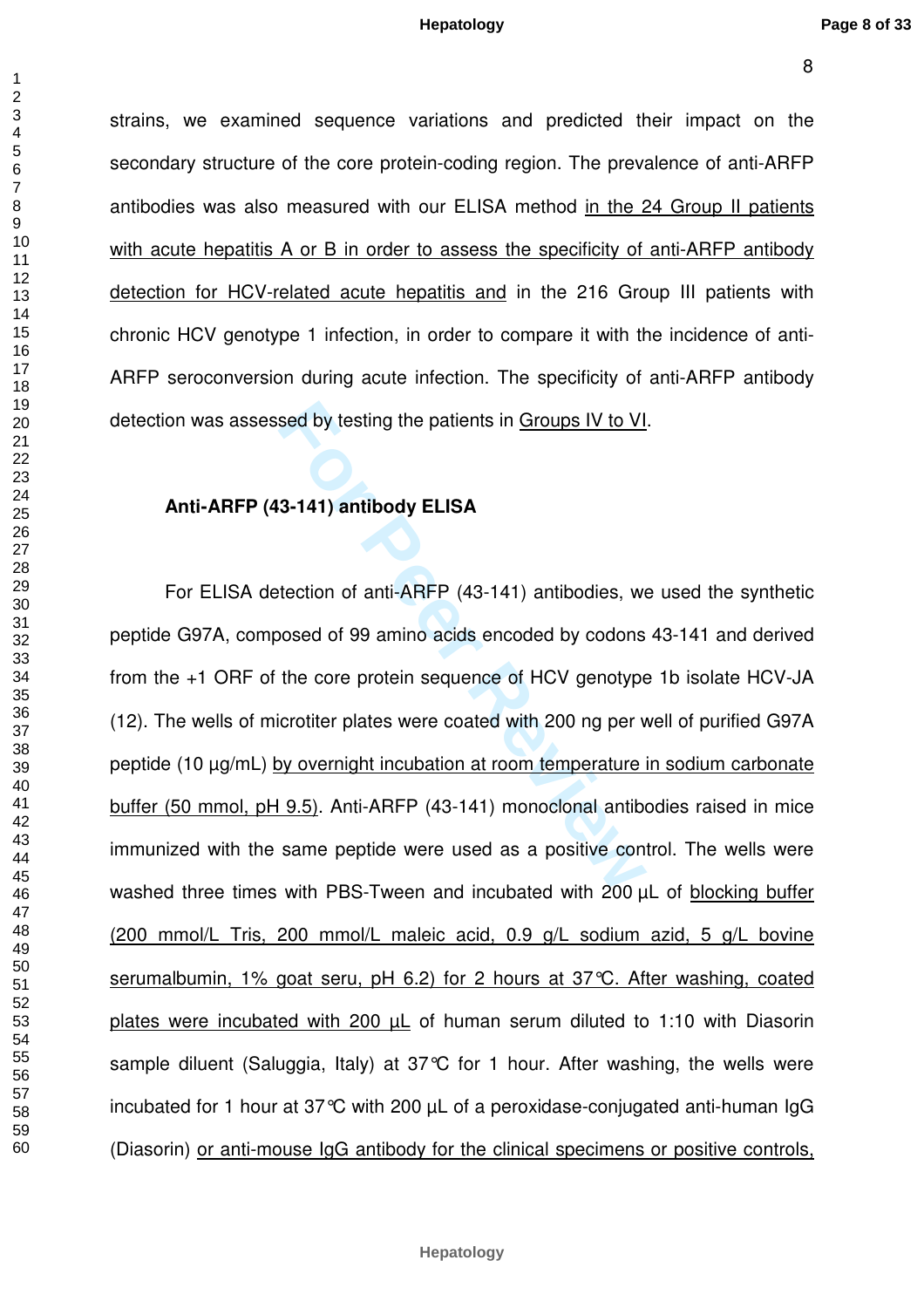$\mathbf{1}$  $\overline{2}$ 

#### **Hepatology**

respectively. After washing, the reaction was developed by adding a tetramethylbenzidine/hydrogen peroxide mix and incubating the plate at 37°C for 40 min in the dark. After adding 100 µL of 0.4 N sulfuric acid, absorbance was read at 450/620 nm. The cut-off value was determined as the mean optical density value obtained with three sera from HCV-uninfected blood donors plus three standard deviations plus 0.1. A gray zone of ±20% was defined around the cutoff value.

## **Core and ARFP quasispecies sequence analysis**

**FP quasispecies sequence analysis**<br>
Interate core and ARFP quasispecies sequence<br>  $\mu$ L of serum with the High Pure kit (Rocher)<br>
and recovered in 50  $\mu$ L of RNase-free wa<br>
2, 5  $\mu$ l of viral RNA was reverse transcribed In order to generate core and ARFP quasispecies sequences, viral RNA was extracted from 200 µL of serum with the High Pure kit (Roche Applied Science, Indianapolis, France) and recovered in 50 µL of RNase-free water. After 15 min of denaturation at 75°C, 5 µl of viral RNA was reverse transcribed at 53°C for 1 hour using 10 pmol of antisense primer CORE-AS1 (5'-CCGAACACAGGGCACGCACC-3') and 200 U of Superscript III reverse transcriptase (Invitrogen, Carlsbad, California). Samples were heated for 15 min at 70℃ to inactivate the reaction. The core protein-coding region was amplified by means of nested polymerase chain reaction (PCR) with outer primers CORE-S1 (sense, 5'-CTAGCCGAGTAGTGTTGGG-3') and CORE-AS1 (antisense) and inner primers CORE-S2 (sense, 5'-CTGATAGGGTGCTTGCGAG-3') and CORE-AS2 (antisense) (5'-TCCGCTGCCTCATACACAATGC-3'). The two PCR rounds were carried out with the Advantage 2 Polymerase Mix (BD, Palo Alto, California). The first round consisted of 5 min of denaturation at 95°C, followed by 40 PCR cycles with denaturation at 95°C for 30 s, annealing at 55°C for 30 s, and extension at 68°C for 45 s, and a final extension step at 68°C for 5 min. Two microliters of the first-round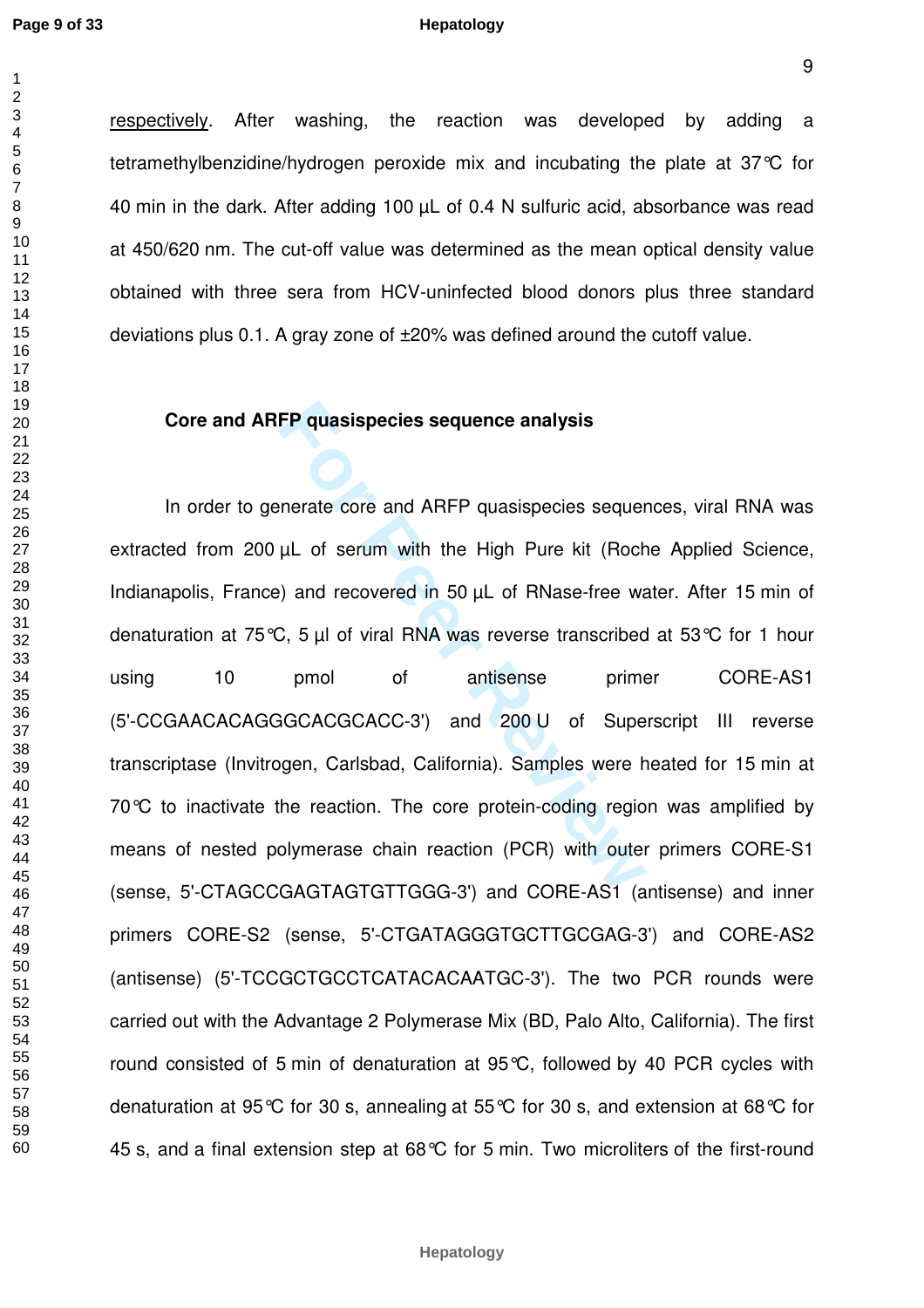PCR product was used as a template for the second round, which consisted of 5 min of denaturation at 95°C, followed by 35 PCR cycles with denaturation at 95°C fo r 30 s, annealing at 60°C for 30 s, and extension at 68°C for 45 s, and a final extension step at 68°C for 5 min.

PCR amplicons were purified before ligation into the pCR4.0 plasmid (Invitrogen). On average, 24 clones per sample were sequenced. Nucleotide and amino acid sequences were aligned with the CLUSTAL W program (18). ARFP sequences were deduced from core protein sequence alignments. Sequence data from this study have been deposited in the EMBL Nucleotide Sequence Database under accession numbers AM285684 to AM286184 and AM397933 to AM397949.

**Predictive analysis of conserved secondary structures in core/ARFPcoding sequences**

duced from core protein sequence alignme<br>
For Peen deposited in the EMBL Nucleotide<br>
Subsets AM285684 to AM286184 and AM3979<br> **For AM285684 to AM286184 and AM3979**<br> **AM285684 to AM286184 and AM3979**<br> **AM285684 to AM286184** All analyses were performed using the European HCV Database website facilities (http://euhcvdb.ibcp.fr) (19), the Clustal W program (18) and the Vienna RNA secondary structure server (http://rna.tbi.univie.ac.at/cgi-bin/RNAfold.cgi) (20). We predicted the impact of core protein-coding sequence variations on the RNA secondary structure by using the RNAfold program. Two HCV genotype 1b reference genome sequences from the European HCV database were used (numbered D90208 and M58335). The regions selected to generate stem-loops V and VI and the terminal stem-loops spanned nucleotides 43 to 169 and 438 to 518, respectively, using the A of the AUG initiation codon as position 1. Only nonredundant sequences were analyzed in each patient. In order to eliminate misincorporation errors at the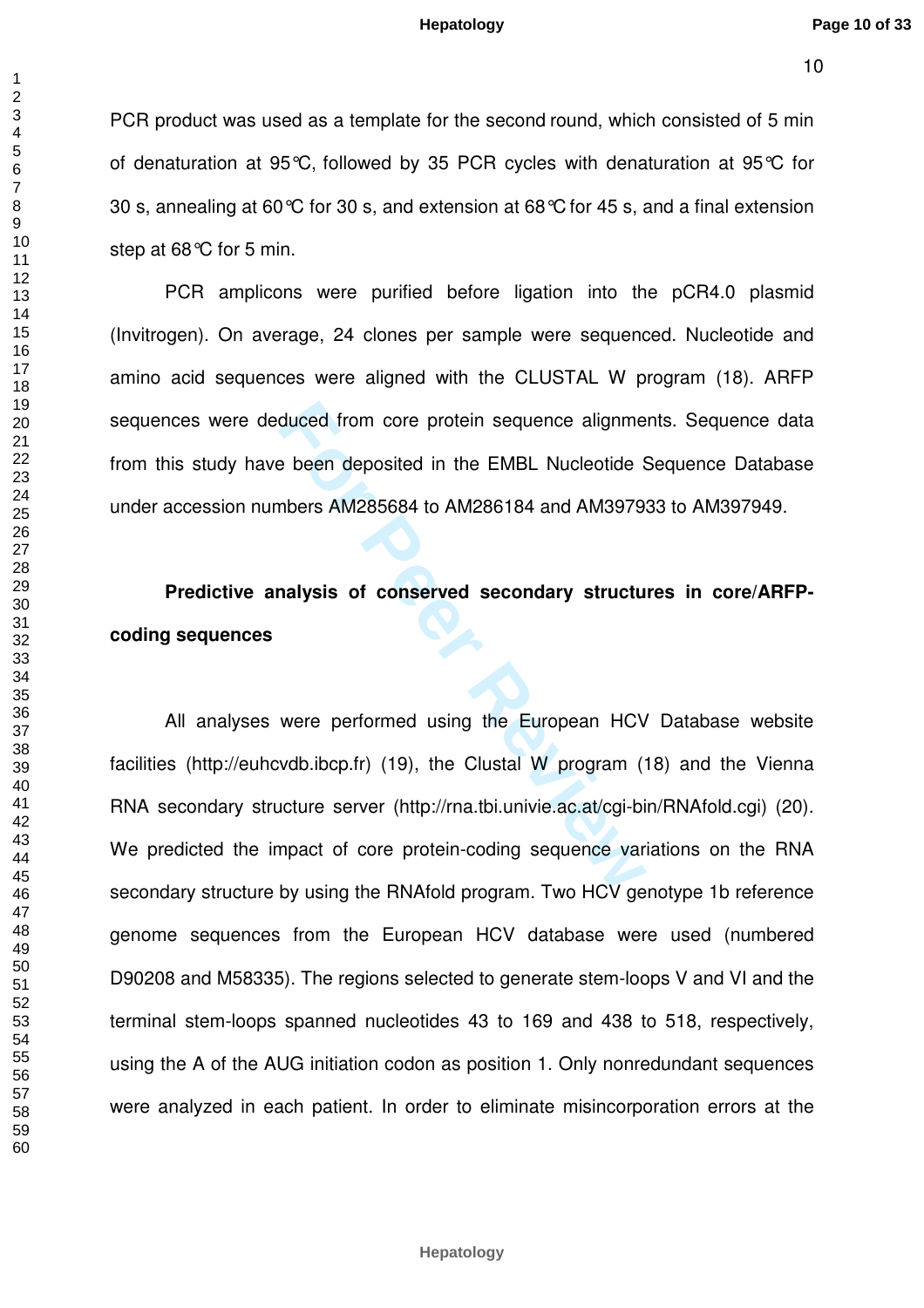$\mathbf{1}$  $\overline{2}$ 

PCR stage, sequences harboring a nucleotide substitution at a position that was fully

conserved in all the other sequences were excluded.

# **RESULTS**

## **Performance of the anti-ARFP (43-141) ELISA**

I the analytical sensitivity of our anti-ARFP<br>ons of an anti-ARFP (43-141) monoclonal a<br>h the G97A peptide (initial concentration: 2<br>1/128 000). The ELISA started to detect anti-<br> $\times$  10<sup>-2</sup> ng/ $\mu$ L. By comparison, comme We evaluated the analytical sensitivity of our anti-ARFP (43-141) ELISA by testing several dilutions of an anti-ARFP (43-141) monoclonal antibody produced in mice immunized with the G97A peptide (initial concentration: 2.8 mg/mL; range of dilutions: 1/1000 to 1/128 000). The ELISA started to detect anti-ARFP (43-141) at a concentration of  $2.2 \times 10^{-2}$  ng/ $\mu$ L. By comparison, commercial anti-HCV assays can detect anti-HCV antibody concentrations of about  $10^{-3}$  ng/ $\mu$ L.

The specificity of our anti-ARFP (43-141) ELISA was 99.4% (95% confidence interval: 99.3%-99.5%) when tested on samples from Group IV patients, who had no markers of common viral infections (one of the 187 patients fell in the gray zone) (Table 2). None of the 122 HIV-infected patients in Group V had anti-ARFP (43-141) antibodies. In contrast, one (1.1%) of the 93 HBs antigen-positive patients in Group VI was positive and seven (7.5%) fell in the gray zone (Table 2), suggesting crossreactivity between the two viruses, as previously reported with another ELISA assay using a similar peptide (13).

The intra- and inter-assay coefficients of variation were determined by testing 15 sera five times each in five different runs. They ranged from 2.5% to 8.1%, suggesting that our ELISA had excellent precision and reproducibility.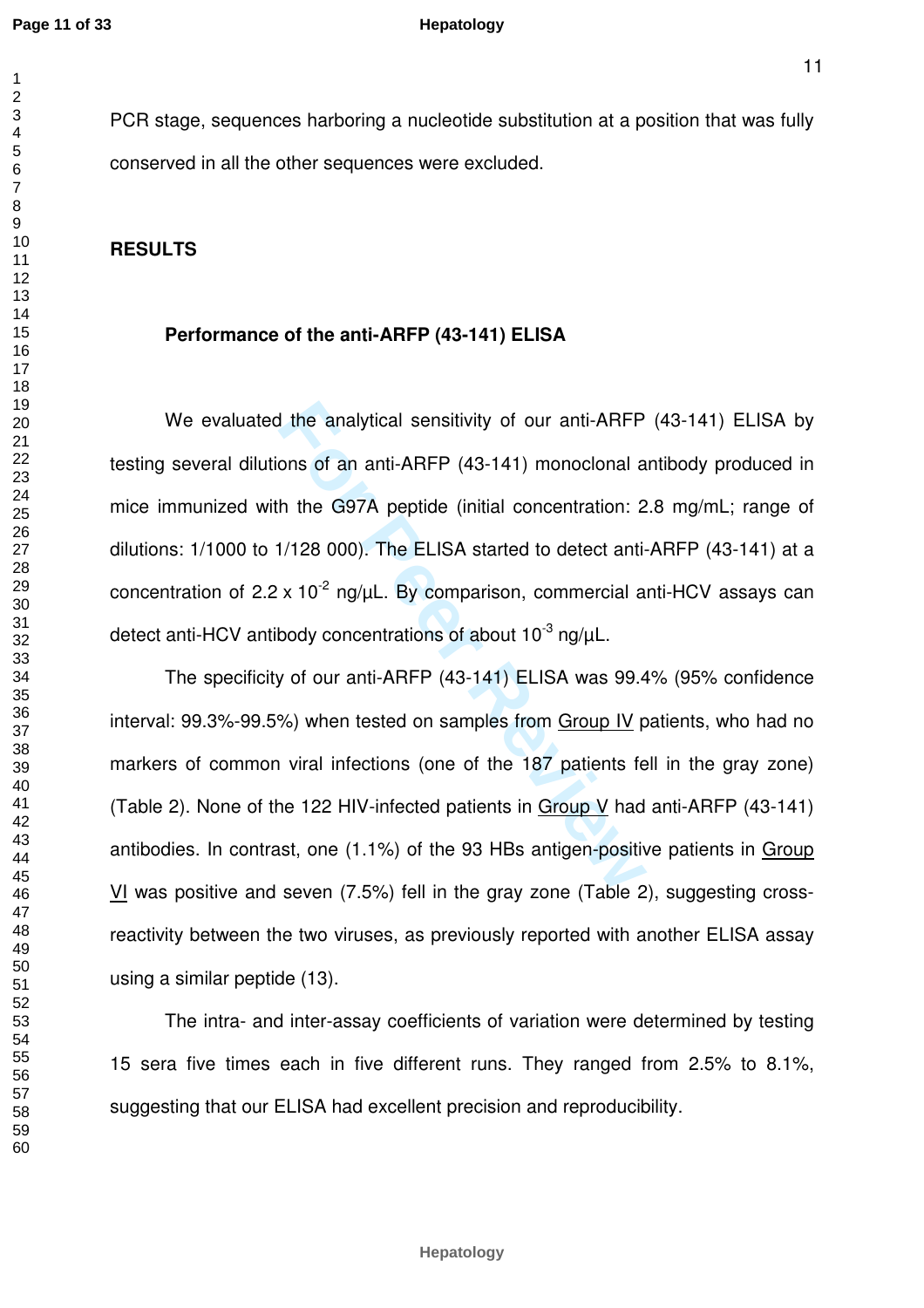# **Seroconversion to ARFP (43-141) in the 17 Group I patients with acute HCV infection**

Seroconversion to ARFP (43-141) was studied in the 17 Group I patients who were infected by one of two distinct HCV genotype 1b strains during an outbreak in a hemodialysis unit (16). The seroconversion profiles were compared for ARFP (43- 141) and for structural and nonstructural HCV proteins in 82 serum samples from the 17 patients, who were sampled roughly every month during the 6-month follow-up period.

For exampled roughly every month during the<br>
Solvet to ARFP (43-141) antilents seroconverted to ARFP (43-141) durin<br>
4), and anti-ARFP (43-141) antibodies were<br>
patient 3). Patients 1 and 6 were both infecter<br>
infecting pa Figure 1 shows the dynamics of anti-ARFP (43-141) antibody titers in the 17 patients. Three patients seroconverted to ARFP (43-141) during the study period (patients 1, 6 and 14), and anti-ARFP (43-141) antibodies were transiently detected in another patient (patient 3). Patients 1 and 6 were both infected by HCV strain A, whereas the strain infecting patient 14 could not be identified. Patient 3 was also infected by HCV strain A. Figure 2 shows anti-ARFP (43-141) antibody seroconversion dynamics relative to alanine aminotransferase (ALT) and HCV RNA dynamics in these three patients. Seroconversion occurred respectively 4 and 8 weeks after the ALT peak in patients 1 and 6, and at the time of the ALT peak in patient 14.

Figure 3 shows the profiles of seroconversion to ARFP (43-141) and to eight structural or nonstructural HCV epitopes of the core, E1, E2, NS3, NS4 and NS5 proteins. Fifteen patients seroconverted to the core and nonstructural proteins, while patients 13 and 16 had incomplete seroconversion profiles. Thus, the failure to detect anti-ARFP antibodies in 14 patients was not related to an inability to mount HCVspecific humoral responses.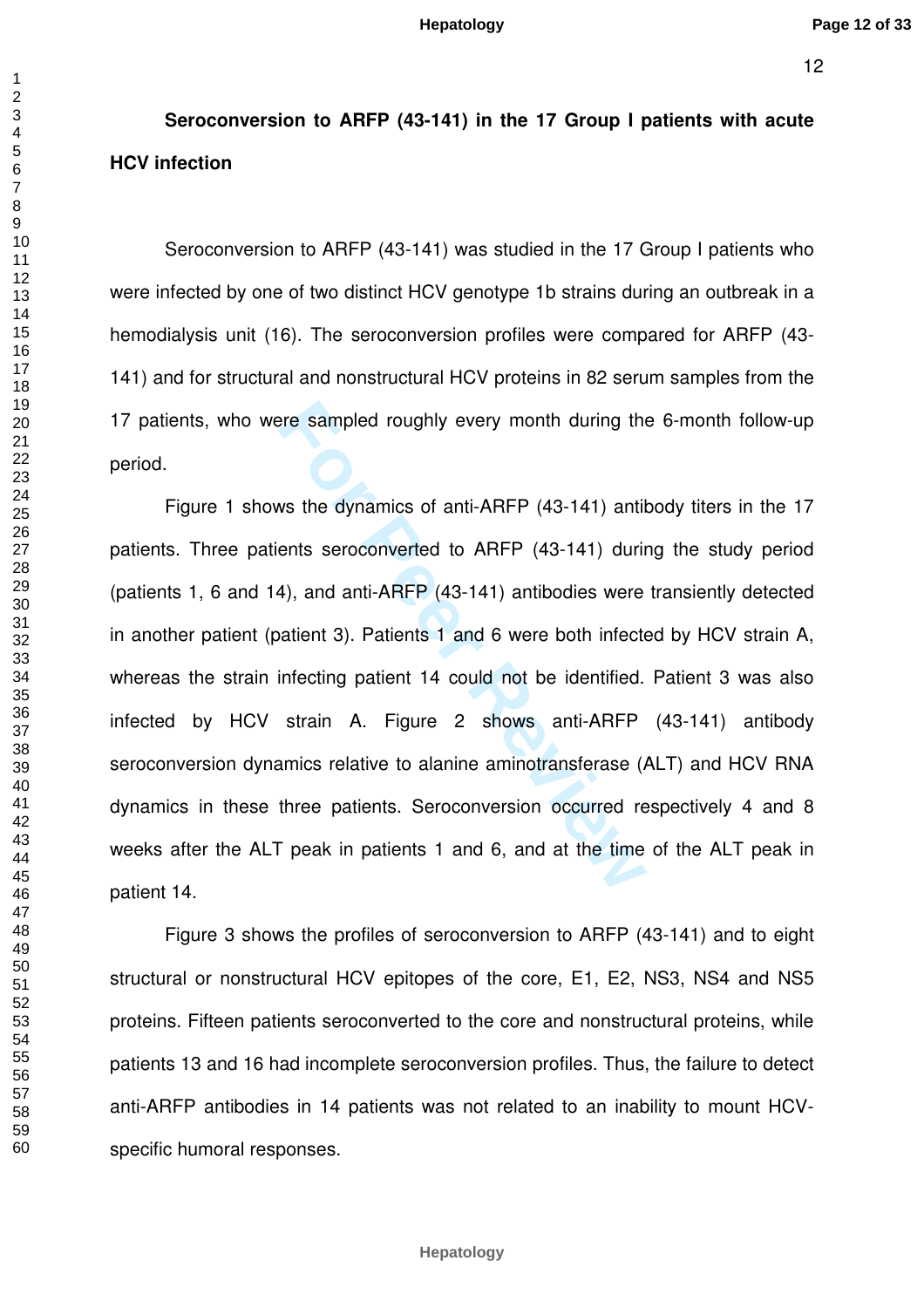$\overline{1}$ 

#### **Hepatology**

# **Analysis of the nucleotide sequence of the core-coding region in the 17 Group I patients with acute HCV infection**

ution in the 17 patients with acute HCV in<br>were generated and their sequence was det<br>imple) in all the patients except two, for whor<br>coding region was not possible (a patient in<br>ivert to ARFP, and the patient infected by a In order to assess whether seroconversion to ARFP (43-141) was associated with specific nucleotide sequence motifs in the core-coding region that could explain the occurrence of frameshift events, we characterized the core-coding region quasispecies distribution in the 17 patients with acute HCV infection. Twenty-four clones per sample were generated and their sequence was determined at baseline (earliest available sample) in all the patients except two, for whom PCR amplification of the core protein-coding region was not possible (a patient infected with strain B who did not seroconvert to ARFP, and the patient infected by an unidentified strain who seroconverted to ARFP). As two patients infected with HCV strain A infection seroconverted to ARFP (43-141) during follow-up, quasispecies sequence analysis was repeated on the latest available sample in all the patients infected by HCV strain A (except for one patient who did not seroconvert to ARFP and in whom PCR amplification of the target region was not possible). A total of 504 full-length core protein-coding region sequences were analyzed.

The G97A peptide used to detect anti-ARFP (43-141) antibodies in our ELISA showed a high percentage of homology with the putative ARFP sequences deduced from the core protein-coding sequence in the patients, ranging from 88.5% to 91.0% (99 amino acids). In patients infected by HCV strain A, only patient 1's major quasispecies variant harbored a single nucleotide variation (C to U at position 93) relative to the strain A consensus sequence. The major variant of all strain B-infected patients had the same sequence as the consensus strain B sequence.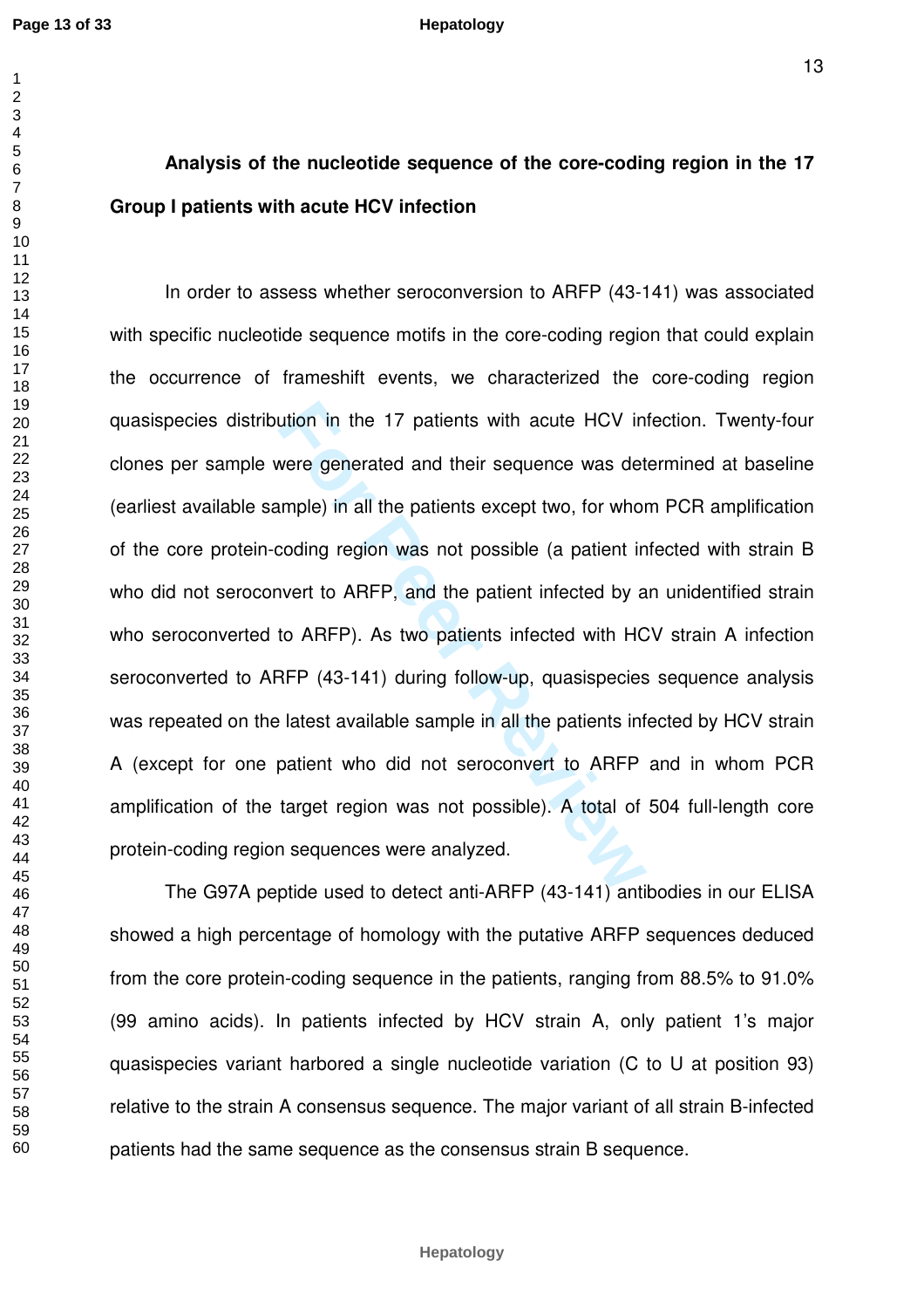Several mechanisms have been forwarded to explain the production of ARFP

variant from any patient, regardless our 4A). (ii) The regions surrounding codons<br>to harbor a double frameshift event (8), we<br>etween the patients who seronconverted to<br>igures 4B and 4C). (iii) Codon 26 in the +1 r<br>as a pot proteins, including +1 ribosomal frameshifts at various positions of the ORF (codons 8-11, 42 and 144), and internal initiations of translation at codons 26 or 86-88 in the +1 reading frame. All of these positions were carefully examined in the viral sequences of the patients with and without anti-ARFP (43-141) antibody seroconversion (Figure 4). (i) No AGA to AAA substitution at codon 9 and no ACC to AAC substitution at codon 11, that would have created a polyA stretch (5, 21), was observed in any variant from any patient, regardless of ARFP (43-141) seroconversion (Figure 4A). (ii) The regions surrounding codons 42 and 144, which have been reported to harbor a double frameshift event (8), were highly conserved and did not differ between the patients who seronconverted to ARFP (43-141) and those who did not (Figures 4B and 4C). (iii) Codon 26 in the +1 reading frame, which has been described as a potential site for internal initiation of translation of ARFP proteins (9), had GTG and GCG sequences in 99.2% and 0.8% of analyzed sequences, respectively (Figure 4D). The sequence did not therefore differ between the patients with and without ARFP (43-141) seroconversion, and nor did the sequence spanning codons 28-35, that has been suggested to contain a signal that enhances the selection of codon 26 for initiation of translation (Figure 4D). (iv) Strong conservation was also observed in the region spanning codons 81-88, a suggested region of translation initiation in the +1 reading frame (10), and particularly the ATG sequence of codons 86 and 88. A few variations were observed in minor quasispecies variants, that did not differ according to ARFP (43-141) seroconversion status.

Overall, no differences in the core or +1 reading frame sequences were found that could explain ARFP (43-141) seroconversion in two of the patients infected by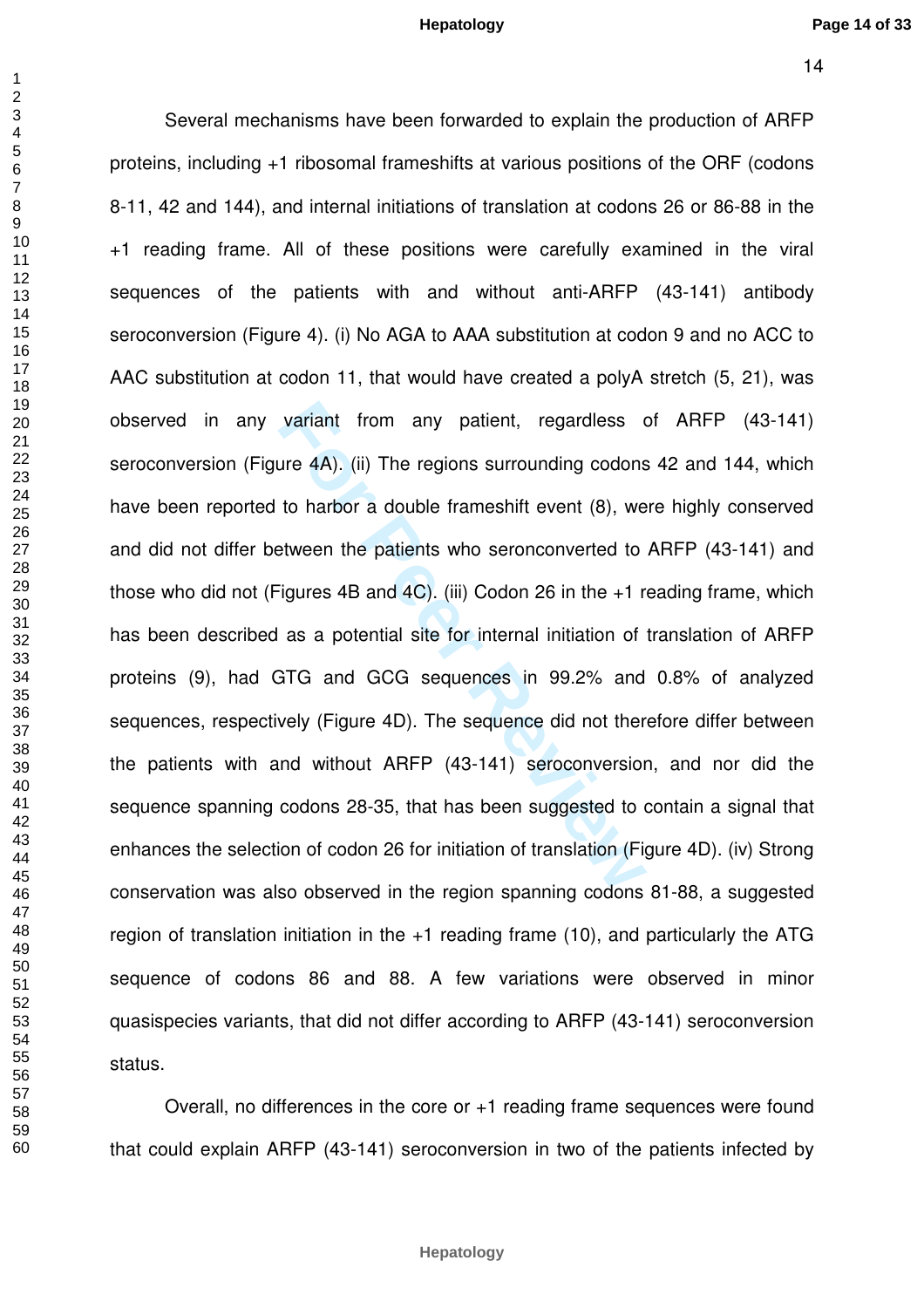HCV strain A, and no such difference was found between strains A and B. The studied regions were highly conserved and no sequence known to be potentially associated with a +1 frameshift was found in any variant from any patient.

# **Predictive analysis of conserved secondary structures in the core protein coding sequence**

**For PERT ANA SECUTE SECUTE SECUTE:** The readily identified by sequence analysis<br>
be readily identified by sequence analysis<br>
bonducted a predictive analysis of RNA foldin<br>
ms spanning nucleotides 43-169 and 438<br>
es of ste As differences in the structure of RNA elements could play a role in frameshift events and may not be readily identified by sequence analysis of the core protein coding region, we conducted a predictive analysis of RNA folding by using RNAfold software. The regions spanning nucleotides 43-169 and 438-518 were used to predict the structures of stem-loops V and VI and of the terminal stem-loops, respectively. Only non-redundant sequences from each patient were included in the analysis, and sequences harboring one nucleotide substitution at a fully conserved position among all the other sequences were removed in order to exclude potential PCR errors. A final set of 76 sequences spanning stem-loops V and VI (53 and 23 sequences from patients infected by strains A and B, respectively) and 69 sequences spanning the terminal loops (51 and 18 sequences from patients infected by strains A and B, respectively) was analyzed in comparison with two reference HCV genotype 1b strains.

We observed strong conservation of predicted structural elements in the core coding sequence, with only a minority of sequences generating different RNA folding predictions (5% for stem-loops V and VI, and 2.2% for the terminal stem-loops). Figure 5 shows the predicted secondary structures of stem-loops V and VI. Four folding predictions were generated, with the strain A consensus sequence, patient 1's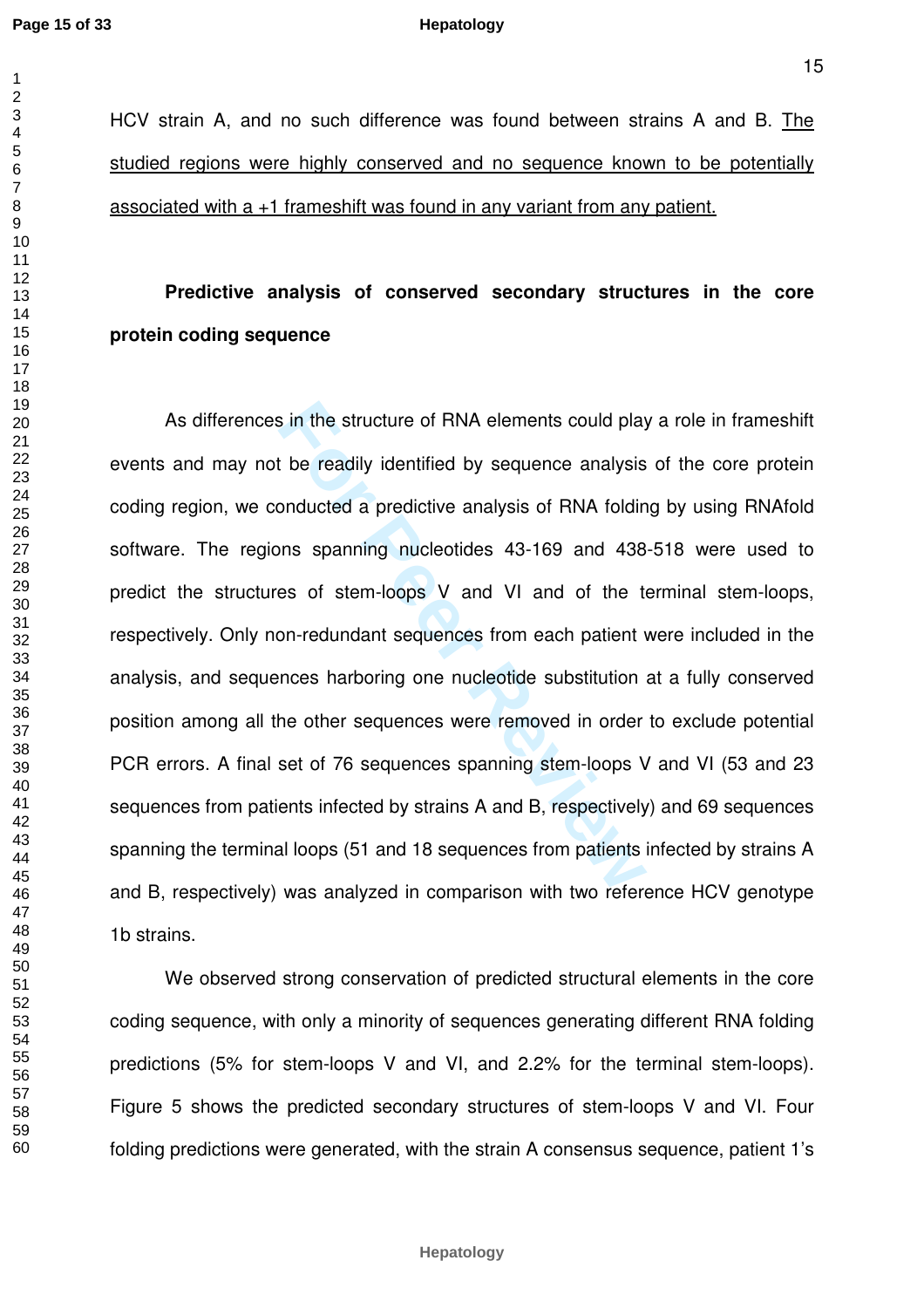major quasispecies sequence, the strain B consensus sequence, and the reference sequence M58335, respectively. Stem-loop V successively includes a long 10-basepair stem followed by a conserved bulge, a 4-base-pair stem and the 5-nucleotide loop. This structure was conserved in the HCV strain A consensus sequence, whereas an additional bulge at the beginning of the long stem was predicted in the HCV strain B consensus sequence (Figure 5). Stem-loop VI successively includes a 7-base-pair stem followed by a conserved bulge, a 7-base-pair stem, two conserved excluded adenines, a variable 10- to 13-base-pair stem, another conserved bulge, a 4-base-pair stem, and the final loop (6 nucleotides) (Figure 5).

a variable 10- to 13-base-pair stem, another<br>
d the final loop (6 nucleotides) (Figure 5).<br>
consensus sequence structure differed from to<br>
3 by a variation in the first bulge of stem-<br>
ince was not found in the major quasi The strain A consensus sequence structure differed from that of the reference strains and strain B by a variation in the first bulge of stem-loop VI (Figure 5). However, this difference was not found in the major quasispecies variant from patient 1, as a C to U substitution at position 93 restored the reference secondary structure (Figure 5). Thus, patients 1 and 6, who both seroconverted to ARFP (43-141), had different predicted stem-loops VI, whereas stem-loop VI was identical in patient 6 and in the patients infected by strain A who did not seroconvert to ARFP (43-141). Only one substitution distinguished patients 1 and 6 from the other patients infected by strain A, namely an A to G substitution at position 59, which altered the conserved bulge in stem-loop V and added one base pair to the stem (Figure 5). Other point substitutions were found in patient 1 and patient 6 (Figure 5).

The terminal stem-loops were also highly conserved among the different patients, as a result of strong conservatory constraints on the sequence of the core protein. No difference was found between the patients infected by strain A who did and did not seroconvert to ARFP (43-141). Rare substitutions sometimes affected the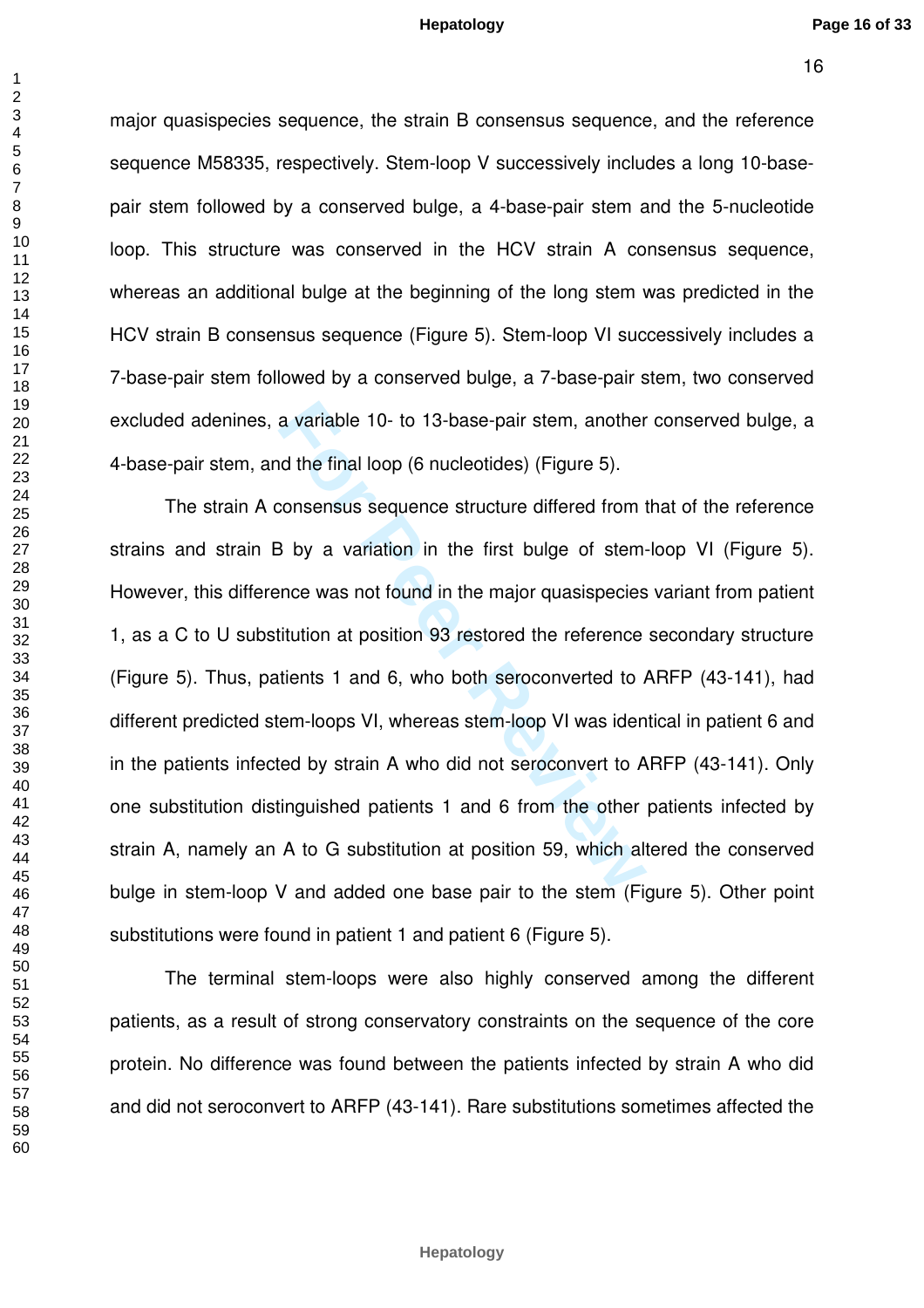number of predicted stem-loops (data not shown), but they bore no relationship to ARFP (43-141) seroconversion.

# **Prevalence of anti-ARFP (43-141) antibodies in patients with acute hepatitis A or B (Group II)**

**For Personal Example 12 and Section** 1 HBs antigen serocce the patitis B) was found to be positive in our gative on repeat testing, confirming poss ses.<br> **For Artical ARFP (43-141) antibodies in patients in (Group III)**<br> None of the 9 patients with acute hepatitis A had detectable anti-ARFP (43- 141) antibodies. One blood donor with an HBs antigen seroconversion (out of 15 patients with acute hepatitis B) was found to be positive in our anti-ARFP (43-141) ELISA but was negative on repeat testing, confirming possible cross-reactivity between the two viruses.

**Prevalence of anti-ARFP (43-141) antibodies in patients with chronic HCV genotype 1 infection (Group III)** 

 Twenty-six (12.3%) of the 216 patients with chronic HCV genotype 1 infection (Group II) had detectable anti-ARFP (43-141) antibodies in our ELISA.

### **DISCUSSION**

 Our observation of seroconversion to ARFP (43-141) in three patients and transient detection in one patient with dated acute HCV infection proves that ARFPs are produced during HCV infection, that they are expressed early in the acute phase of infection, and that their production can trigger a specific humoral response. In two of the three patients who seroconverted, anti-ARFP (43-141) antibodies emerged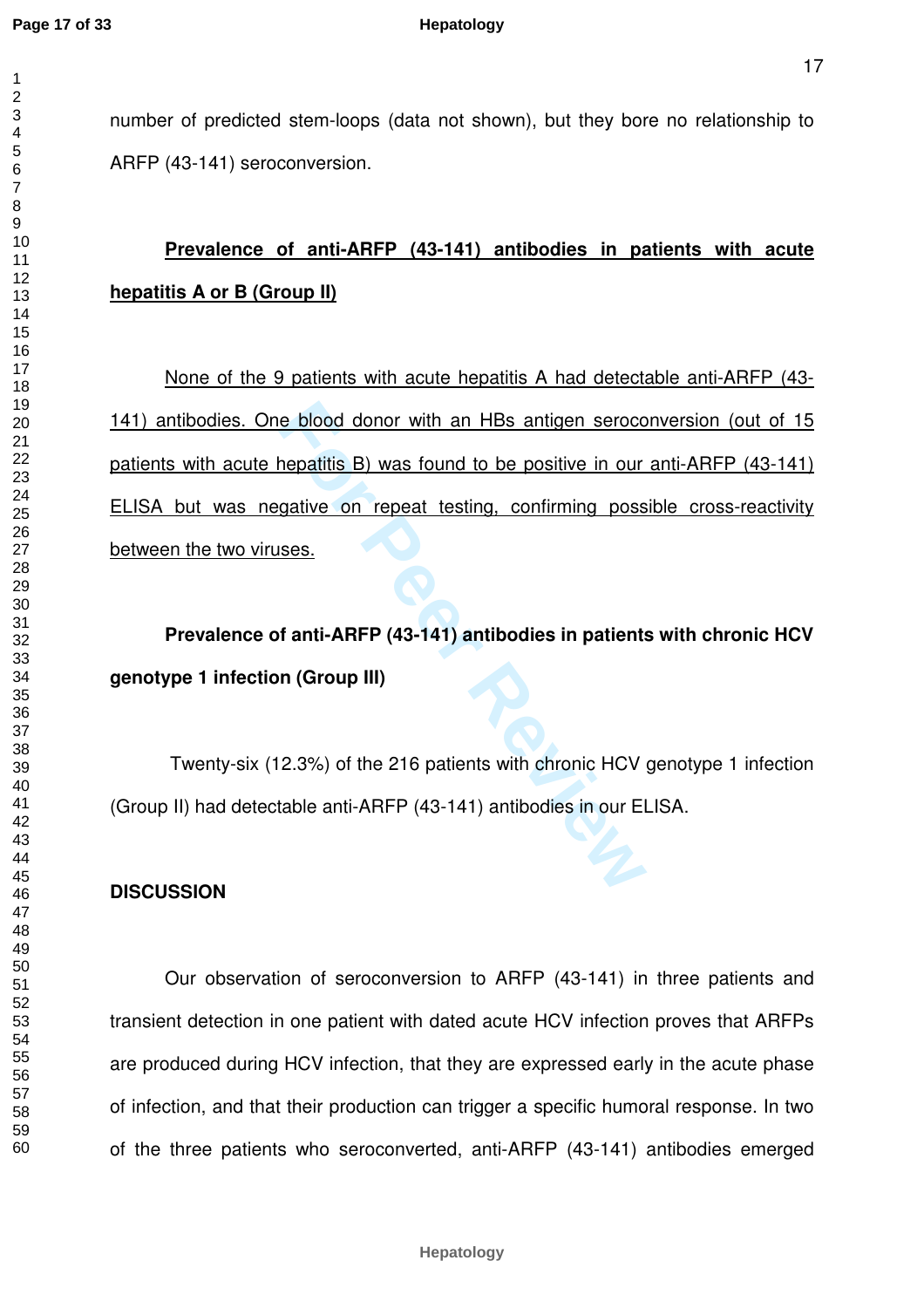several weeks after antibodies against the main ORF proteins, both structural and nonstructural. This may point to late ARFP production during infection, or may simply reflect the slightly lower sensitivity of our anti-ARFP (43-141) antibody ELISA relative to commercial anti-HCV assays. In the third patient anti-ARFP (43-141) antibodies were detected one week before anti-core antibodies, and no other antibodies emerged during the short follow-up period of a few months. Our anti-ARFP (43-141) antibody assay was highly specific, virtually ruling out false-positive results. Importantly, anti-ARFP (43-141) antibodies were not found in acute viral hepatitis of other causes.

FP (43-141) antibodies were not found in accompulation was exceptional, because the perceed by one of only two HCV genotype 1b s<br>the respective roles of viral and host factors.<br>by the respective roles of viral and host fac Our study population was exceptional, because the patients with acute hepatitis C were infected by one of only two HCV genotype 1b strains. This situation is ideal for studying the respective roles of viral and host factors. Indeed, two patients infected by strain A, but none of the patients infected by strain B, developed anti-ARFP (43-141) antibodies, suggesting that some HCV strains but not others express ARFP. However, the number of patients was relatively small, and a third patient with an untypeable strain also developed anti-ARFP (43-141) antibodies. More interesting is the fact that only two of the nine patients infected by the same HCV strain A experienced anti-ARFP (43-141) antibody seroconversion. In the patients who did not have detectable anti-ARFP (43-141) antibody seroconversion, it was not possible to know if ARFP was not produced, or was produced but the patients failed to mount a detectable anti-ARFP (43-141) antibody response, or the antibody response was not detectable with our assay. In this respect, it is of interest that 10 out of our 17 patients had no evidence of anti-NS5B antibodies, as shown in Figure 3, whereas it is obvious that they all produced the NS5B RNA-dependent RNA polymerase, the viral enzyme needed for replication. We were not able to study the possible role of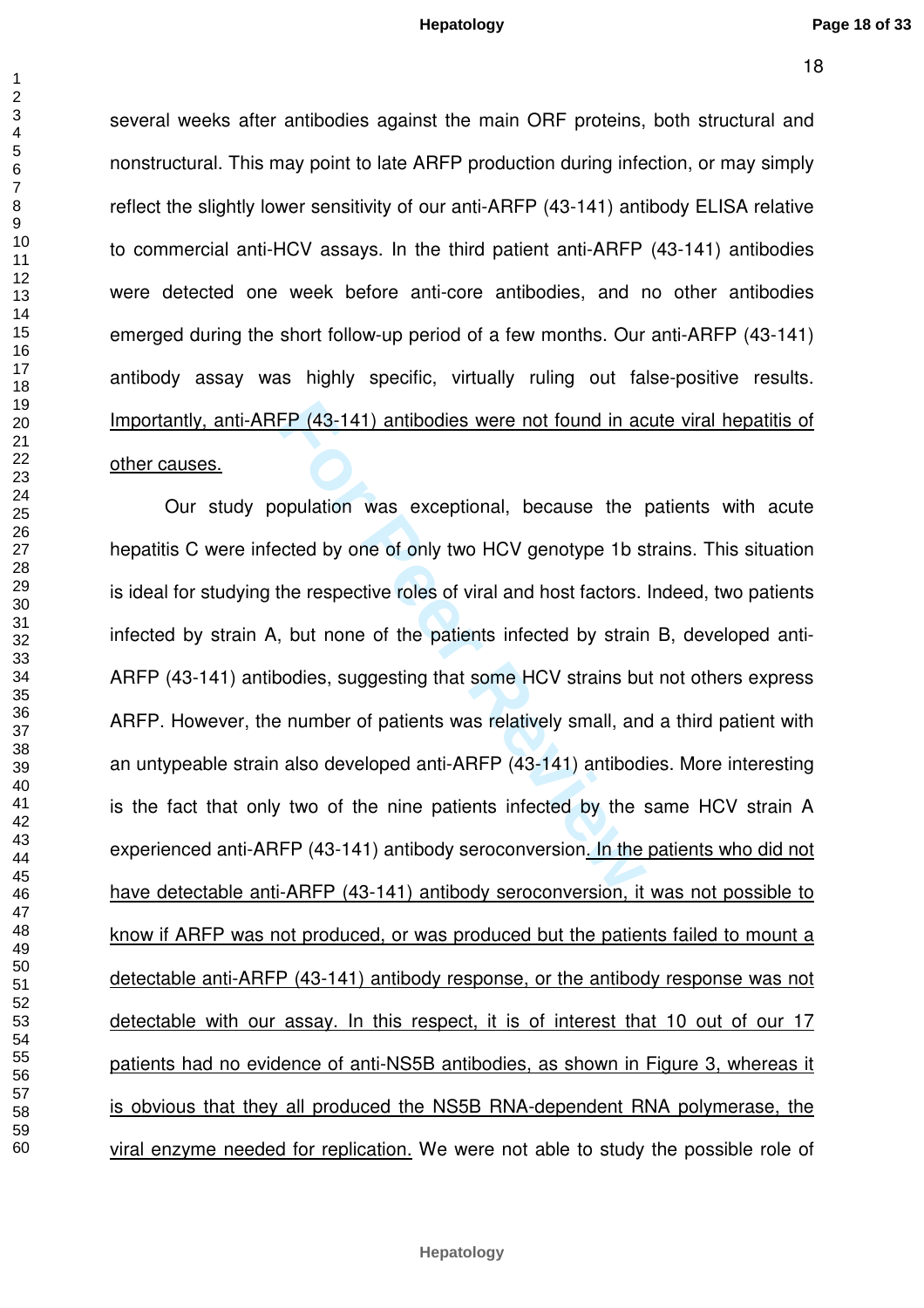$\mathbf{1}$  $\overline{2}$  $\overline{4}$  $\overline{7}$ 

#### **Hepatology**

host factors in this variability, or the underlying mechanisms. It also remains to be determined whether or not anti-ARFP (43-141) antibody seroconversion can occur later in patients who develop chronic HCV infection. This could not be studied, as our patients were treated when the acute infection did not resolve spontaneously after 6 months of follow-up.

due to a cohort effect (only patients infected<br>
e other study) or to the use of a longer antige<br>
For assay) and/or a less stringent cut-off in the<br>
Formal example in the production of anti-ARFP (43-141)<br>
For Production of The prevalence of anti-ARFP (43-141) antibodies was 12.6% in our patients with chronic HCV genotype 1 infection, a rate lower than in another study (13). The difference could be due to a cohort effect (only patients infected with HCV genotype 1a were tested in the other study) or to the use of a longer antigen (160 amino acids instead of 99 in our assay) and/or a less stringent cut-off in the latter study (13). Contrary to the acutely infected patients in our study, our chronically infected patients were unrelated and were infected by different HCV genotype 1 strains. Two factors may have played a role in the production of anti-ARFP (43-141) antibodies in these patients, namely the intrinsic capacity of the infecting viral strain to produce ARFP, and host factors regulating ARFP production and/or the humoral response to ARFP.

In an attempt to identify viral characteristics potentially explaining why only some patients seroconverted to ARFP (43-141), we analyzed the sequence of the core protein-coding region quasispecies. The aim was to detect sequences known to be associated with ARFP production in major or minor quasispecies populations. We focused on sites previously implicated in ARFP production, such as the adenine cluster at codons 8-11, the frameshift codons 42 and 144, and the internal initiation codons 26 and 85-88 (3, 5, 7-10). No sequences potentially involved in ARFP production were found and no difference was seen between strains A and B, or between the HCV strains infecting patients who seroconverted and those who did not. Likewise, predictive structural analysis of the core protein-coding sequence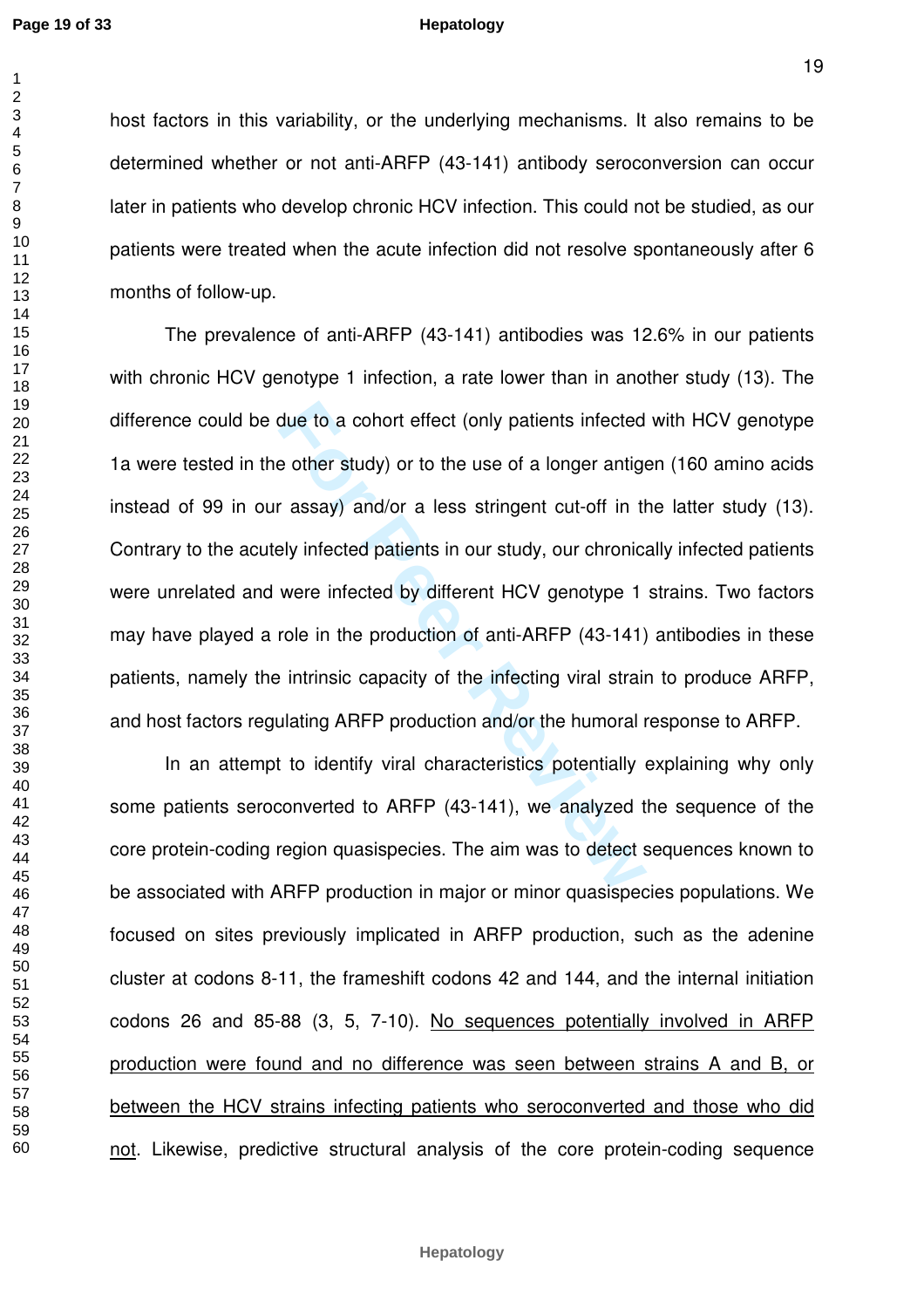showed no differences between the patients who seroconverted and those who did not. These results suggest that ARFPs are probably encoded by minority variants that cannot be detected by clonal sequence analysis of serum samples. Alternatively, the expression of ARFP-encoding variants may be transient, leading to brief ARFP production that is sufficient to trigger a humoral response in some patients but not in others. The lack of seroconversion could be due to a lack of ARFP production, excessively brief ARFP expression, an expression level too low to elicit specific antibodies, or an inability of our assay to detect low levels of these antibodies. The observed conservation of predicted ARFP sequences in our patients rules out a failure of our assay to detect antibodies directed at different antigenic sequences.

ability of our assay to detect low levels of the book of the control of predicted ARFP sequences in our poletect antibodies directed at different antige, our observation of anti-ARFP (43-141) an patients acutely infected w In conclusion, our observation of anti-ARFP (43-141) antibody production in some hemodialysis patients acutely infected with one of two HCV genotype 1b strains during a nosocomial outbreak is the strongest argument to date that ARFPs are produced during HCV infection. Our findings also indicate that ARFP production occurs early during infection. ARFP could be generated by minority quasispecies variants or variants that occur transiently at the beginning of infection. Our findings throw no light on the possible function of ARFP. The patients who did and did not seroconvert did not differ by their clinical outcomes, severity of infection, or seroconversion profiles. The role of ARFP in the replicative cycle and pathogenicity of HCV remains to be unraveled.

#### **ACKNOWLEDGMENTS**

 This work was supported by Agence Nationale de Recherche sur le SIDA et les Hépatites Virales (ANRS). We are grateful to Erwin Sablon, Geert Maertens and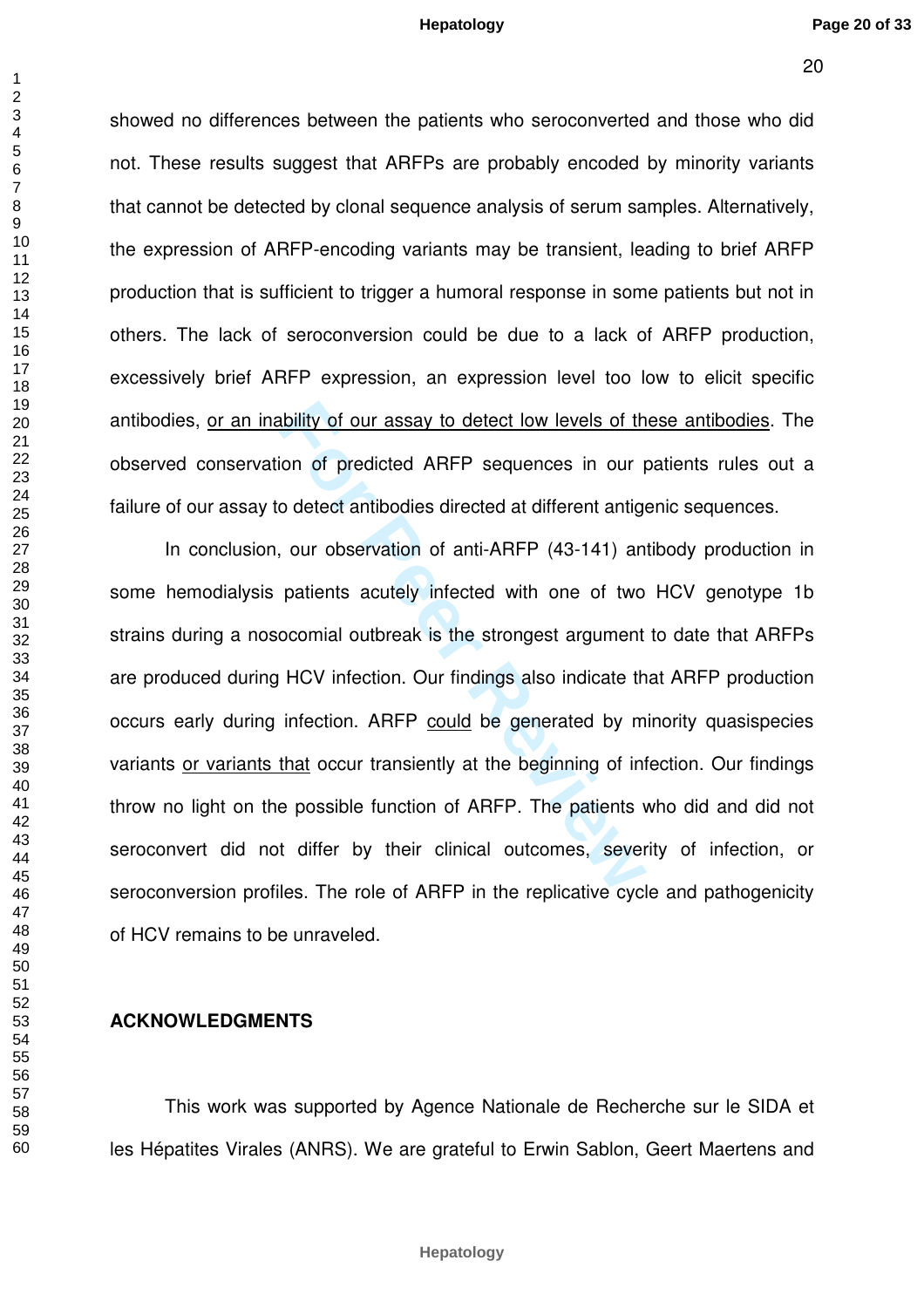$\overline{1}$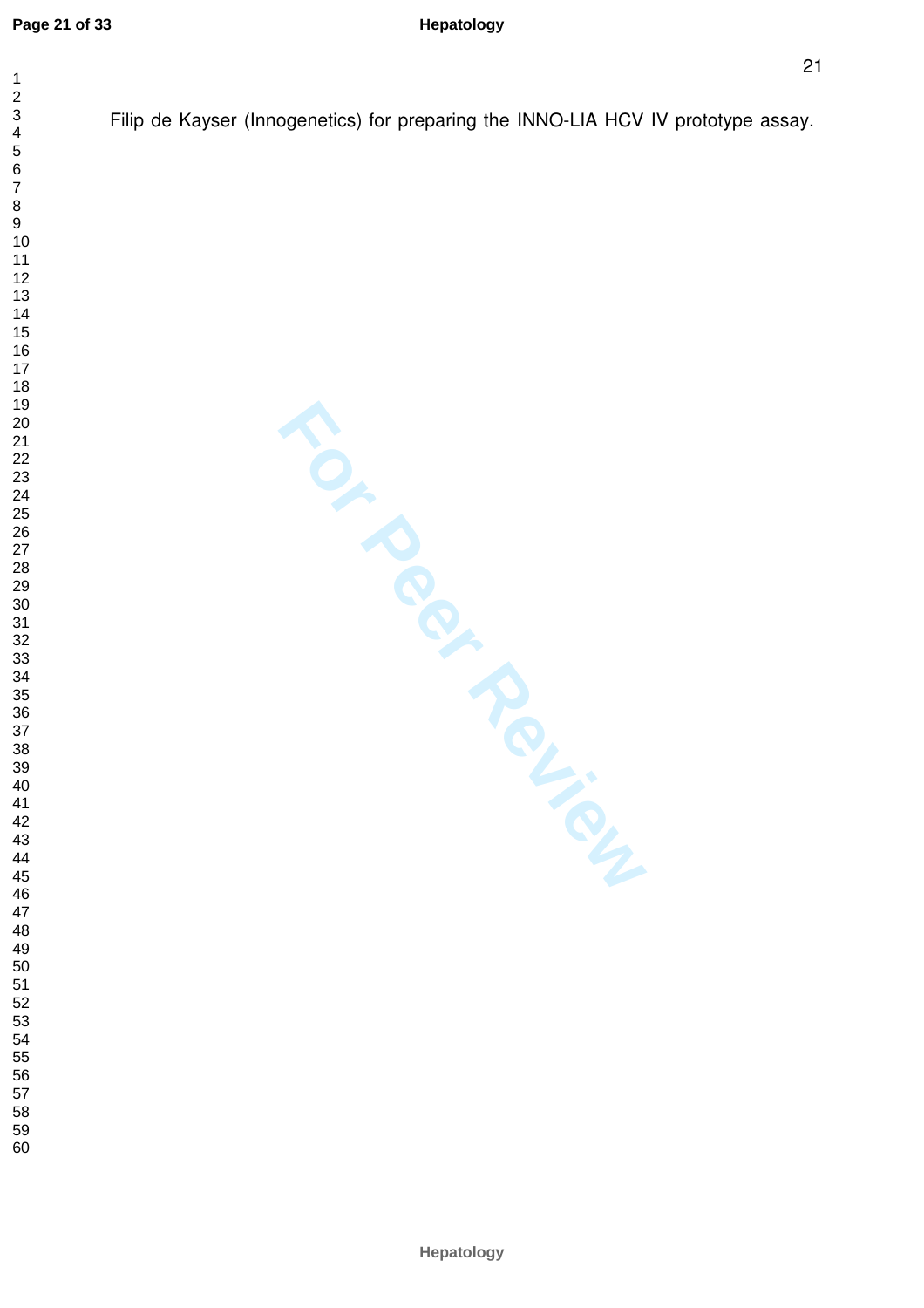# **REFERENCES**

- 1. Moradpour D, Penin F, Rice CM. Replication of hepatitis C virus. Nat Rev Microbiol 2007;5:453-463.
- 2. Pawlotsky JM, Chevaliez S, McHutchison JG. The hepatitis C virus life cycle as a target for new antiviral therapies. Gastroenterology 2007;132:1979-1998.
- 3. Walewski JL, Keller TR, Stump DD, Branch AD. Evidence for a new hepatitis C virus antigen encoded in an overlapping reading frame. RNA 2001;7:710- 721.
- F, Moratorio G, Lopez L, Vasquez S<br>
papez F, Moratorio G, Lopez L, Vasquez S<br>
epatitis C virus F protein sequence reveals<br>
nd a variable pattern of amino acid subst<br>
120.<br>
Yen TS, Lu W, Strohecker A, Govindaraja<br>
13848.<br>
S 4. Cristina J, Lopez F, Moratorio G, Lopez L, Vasquez S, Garcia-Aguirre L, Chunga A. Hepatitis C virus F protein sequence reveals a lack of functional constraints and a variable pattern of amino acid substitution. J Gen Virol 2005;86:115-120.
- 5. Xu Z, Choi J, Yen TS, Lu W, Strohecker A, Govindarajan S, Chien D, et al. Synthesis of a novel hepatitis C virus protein by ribosomal frameshift. EMBO J 2001;20:3840-3848.
- 6. Branch AD, Stump DD, Gutierrez JA, Eng F, Walewski JL. The hepatitis C virus alternate reading frame (ARF) and its family of novel products: the alternate reading frame protein/F-protein, the double-frameshift protein, and others. Semin Liver Dis 2005;25:105-117.
- 7. Choi J, Xu Z, Ou JH. Triple decoding of hepatitis C virus RNA by programmed translational frameshifting. Mol Cell Biol 2003;23:1489-1497.
- 8. Boulant S, Becchi M, Penin F, Lavergne JP. Unusual multiple recoding events leading to alternative forms of hepatitis C virus core protein from genotype 1b. J Biol Chem 2003;278:45785-45792.

 $\overline{1}$  $\overline{2}$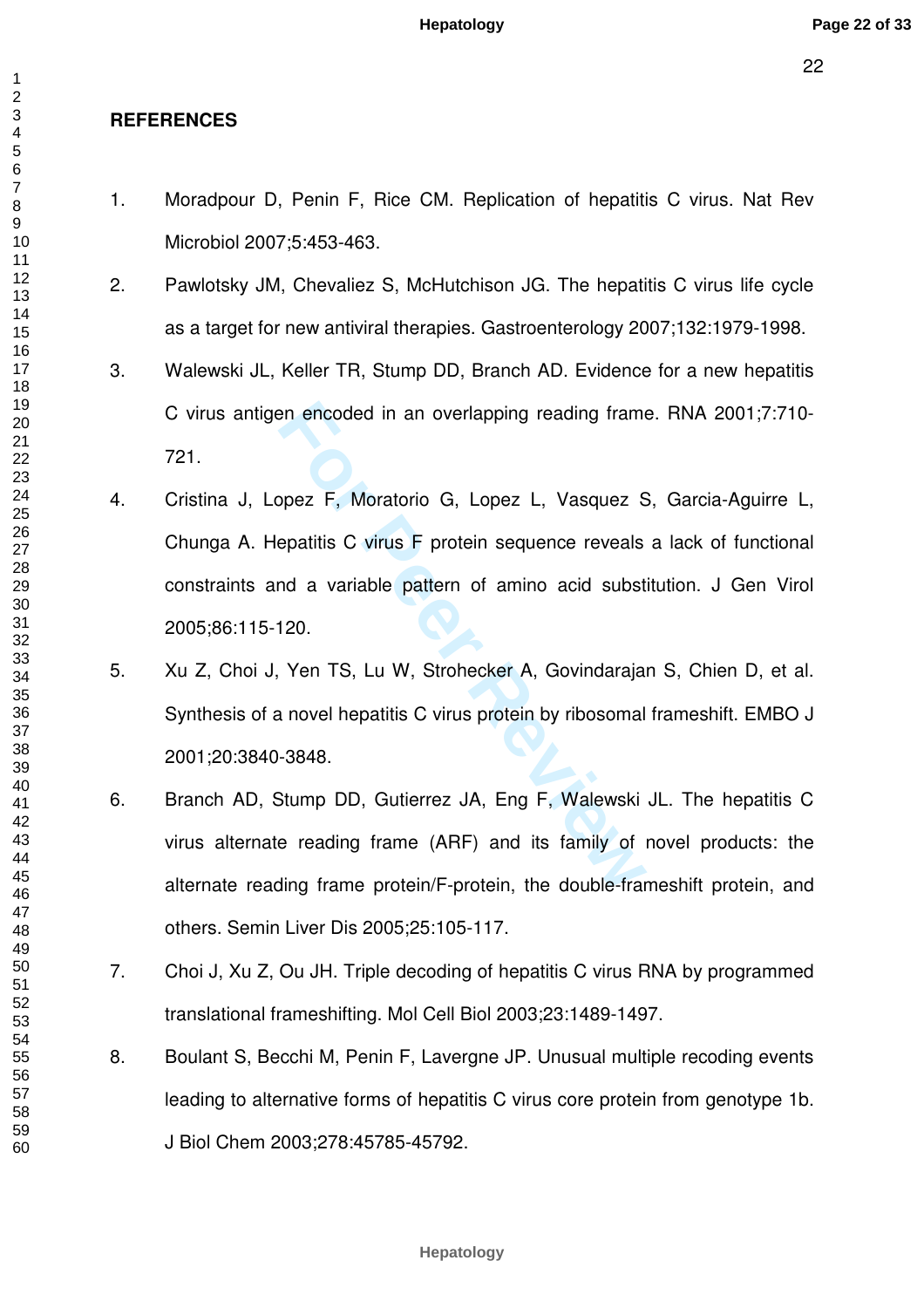$\mathbf{1}$  $\overline{2}$  $\overline{4}$  $\overline{7}$ 

- 9. Baril M, Brakier-Gingras L. Translation of the F protein of hepatitis C virus is initiated at a non-AUG codon in a +1 reading frame relative to the polyprotein. Nucleic Acids Res 2005;33:1474-1486.
	- 10. Vassilaki N, Mavromara P. Two alternative translation mechanisms are responsible for the expression of the HCV ARFP/F/core+1 coding open reading frame. J Biol Chem 2003;278:40503-40513.
	- 11. Roussel J, Pillez A, Montpellier C, Duverlie G, Cahour A, Dubuisson J, Wychowski C. Characterization of the expression of the hepatitis C virus F protein. J Gen Virol 2003;84:1751-1759.
	- For Characterization of the expression of the Nirol 2003;84:1751-1759.<br>
	Che P, Lavergne JP, Duverger B, Vieux C, I<br>
	al. Memory T-cell-mediated immune respo<br>
	re protein in hepatitis C virus infection. J V<br>
	del F, Rajohariso 12. Bain C, Parroche P, Lavergne JP, Duverger B, Vieux C, Dubois V, Komurian-Pradel F, et al. Memory T-cell-mediated immune responses specific to an alternative core protein in hepatitis C virus infection. J Virol 2004;78:10460- 10469.
	- 13. Komurian-Pradel F, Rajoharison A, Berland JL, Khouri V, Perret M, Van Roosmalen M, Pol S, et al. Antigenic relevance of F protein in chronic hepatitis C virus infection. Hepatology 2004;40:900-909.
	- 14. Fiorucci M, Boulant S, Fournillier A, Abraham JD, Lavergne JP, Paranhos-Baccala G, Inchauspe G, et al. Expression of the alternative reading frame protein of Hepatitis C virus induces cytokines involved in hepatic injuries. J Gen Virol 2007;88:1149-1162.
	- 15. Lohmann V, Korner F, Koch J, Herian U, Theilmann L, Bartenschlager R. Replication of subgenomic hepatitis C virus RNAs in a hepatoma cell line. Science 1999;285:110-113.
	- 16. Lavillette D, Morice Y, Germanidis G, Donot P, Soulier A, Pagkalos E, Sakellariou G, et al. Human serum facilitates hepatitis C virus infection, and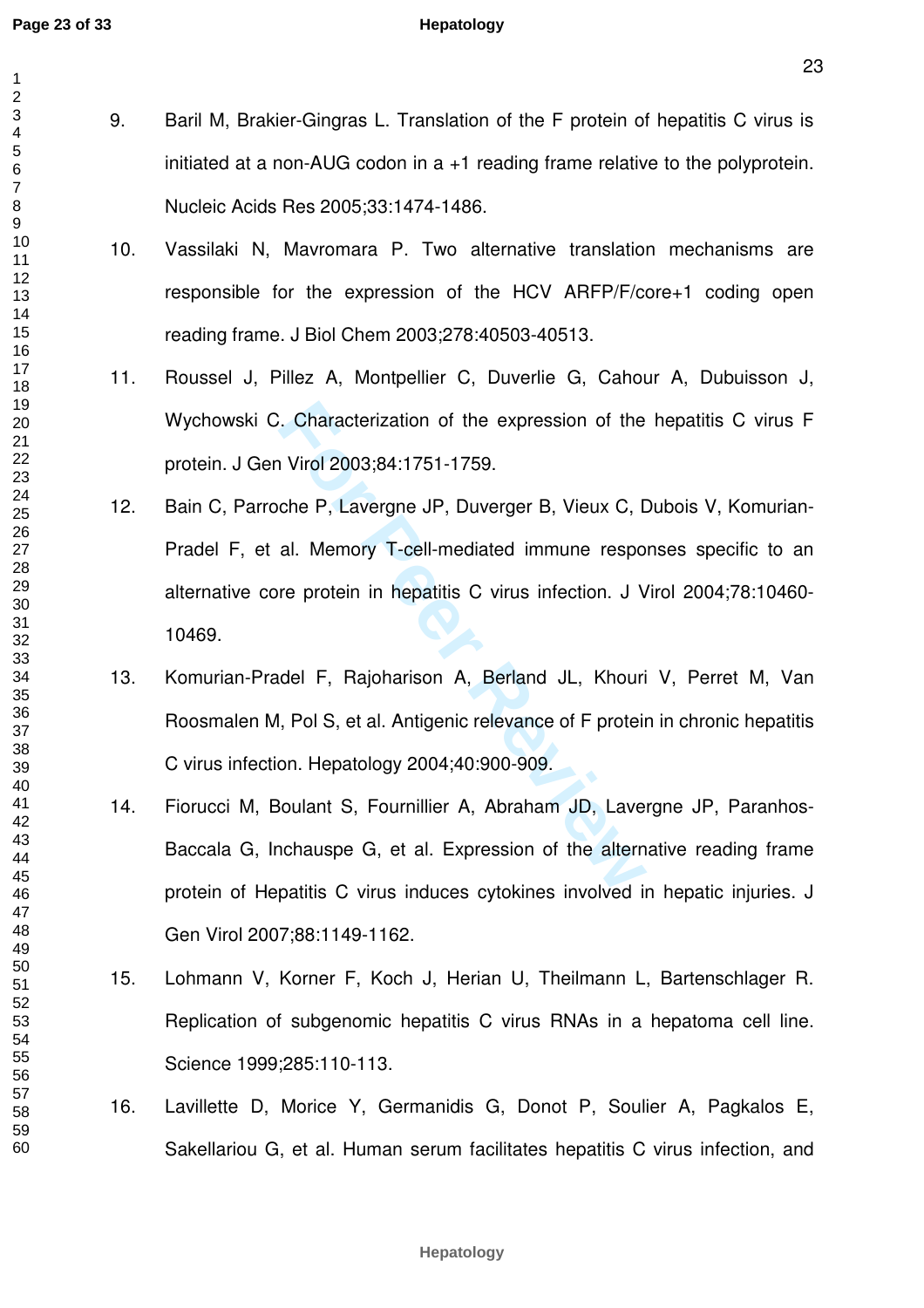neutralizing responses inversely correlate with viral replication kinetics at the acute phase of hepatitis C virus infection. J Virol 2005;79:6023-6034.

- 17. Walewski JL, Gutierrez JA, Branch-Elliman W, Stump DD, Keller TR, Rodriguez A, Benson G, et al. Mutation Master: profiles of substitutions in hepatitis C virus RNA of the core, alternate reading frame, and NS2 coding regions. RNA 2002;8:557-571.
- **For Peer Review** 18. Thompson JD, Higgins DG, Gibson TJ. CLUSTAL W: improving the sensitivity of progressive multiple sequence alignment through sequence weighting, position-specific gap penalties and weight matrix choice. Nucleic Acids Res 1994;22:4673-4680.
- 19. Combet C, Garnier N, Charavay C, Grando D, Crisan D, Lopez J, Dehne-Garcia A, et al. euHCVdb: the European hepatitis C virus database. Nucleic Acids Res 2007;35:D363-366.
- 20. Hofacker IL. Vienna RNA secondary structure server. Nucleic Acids Res 2003;31:3429-3431.
- 21. Varaklioti A, Vassilaki N, Georgopoulou U, Mavromara P. Alternate translation occurs within the core coding region of the hepatitis C viral genome. J Biol Chem 2002;277:17713-17721.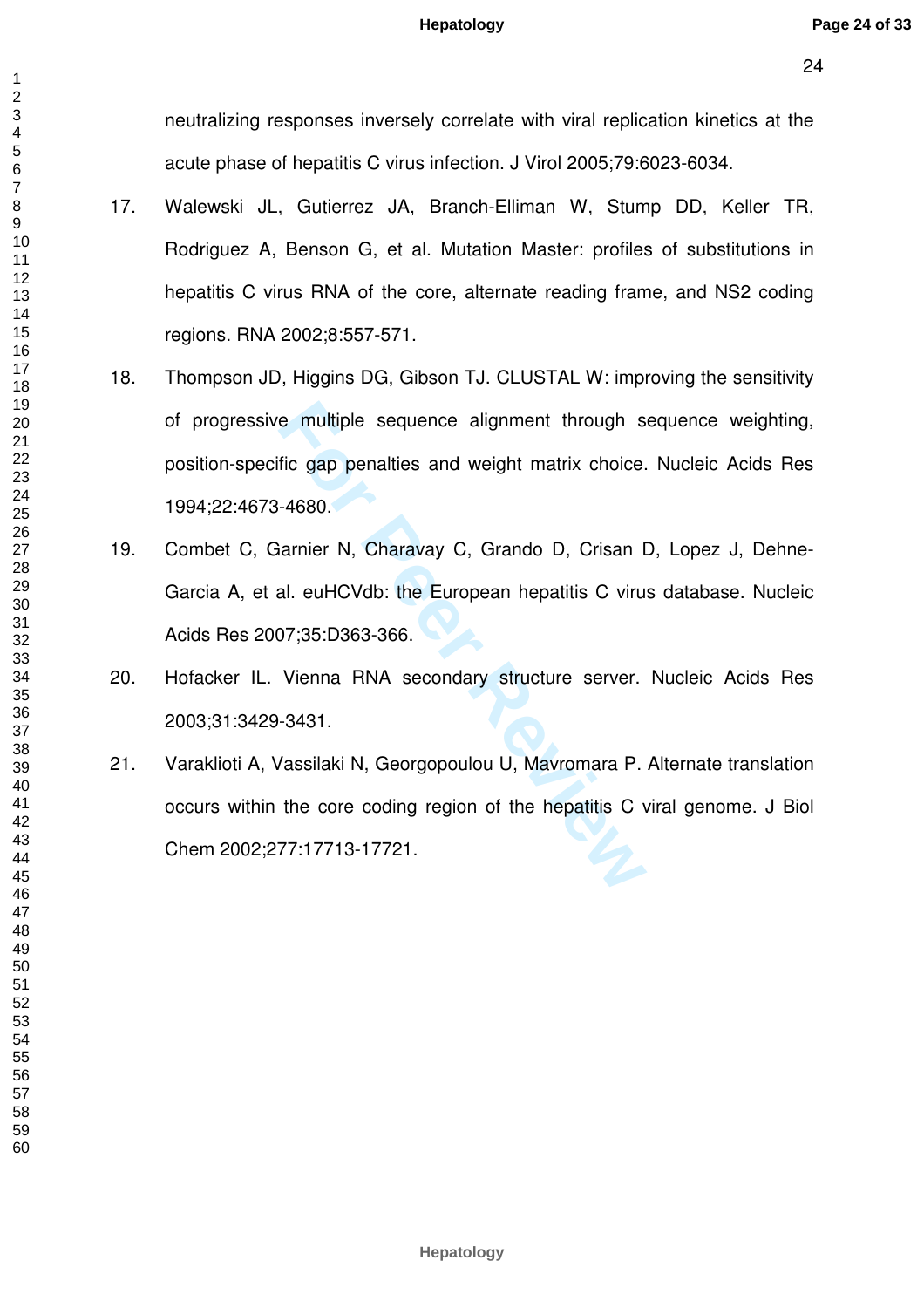$\overline{1}$  $\overline{2}$ 

**Figure 1.** Kinetics of anti-ARFP (43-141) antibodies during the acute phase of HCV infection in a cohort of 17 patients infected with one of two genotype 1b strains during an outbreak in a hemodialysis unit. For each patient, optical density in the enzyme immunoassay is shown at the different sampling times. The dotted line indicates the positivity cut-off. Three patients (patients 1, 6 and 14) seroconverted, and patient 3 had transiently detectable anti-ARFP (43-141) antibodies.

**Figure 2.** Respective kinetics of HCV RNA (black circles), alanine aminotransferase (ALT, white squares) and anti-ARFP (43-141) antibodies (gray arrow) in the three patients who seroconverted to ARFP (43-141).

rable anti-ARFP (43-141) antibodies.<br>
For Kinetics of HCV RNA (black circles), alanin<br>
For Peer Review, and anti-ARFP (43-141) antibodies (gray<br>
inverted to ARFP (43-141).<br>
For Peer Reviewald and HCV outbreak in a hemodial **Figure 3.** Seroconversion profiles in the 17 patients infected with one of two genotype 1b strains during an HCV outbreak in a hemodialysis unit. The blue bars indicate the detection of anti-ARFP (43-141) antibodies in our enzyme immunoassay; the other bars indicate the detection of antibodies directed at antigens encoded by the main HCV ORF in a prototype line immunoassay (yellow: low titer; orange: medium titer; brown: high titer).

**Figure 4.** Summary of quasispecies sequence analysis in the 17 patients infected by one of two genotype 1b strains during an HCV outbreak in a hemodialysis unit. Each different variant sequence is reported, with its frequency among the 504 analyzed sequences on the right. Five genomic regions that might be involved in frameshift events were studied (see Introduction and Results): (A) Codons 8-11; the HCV-1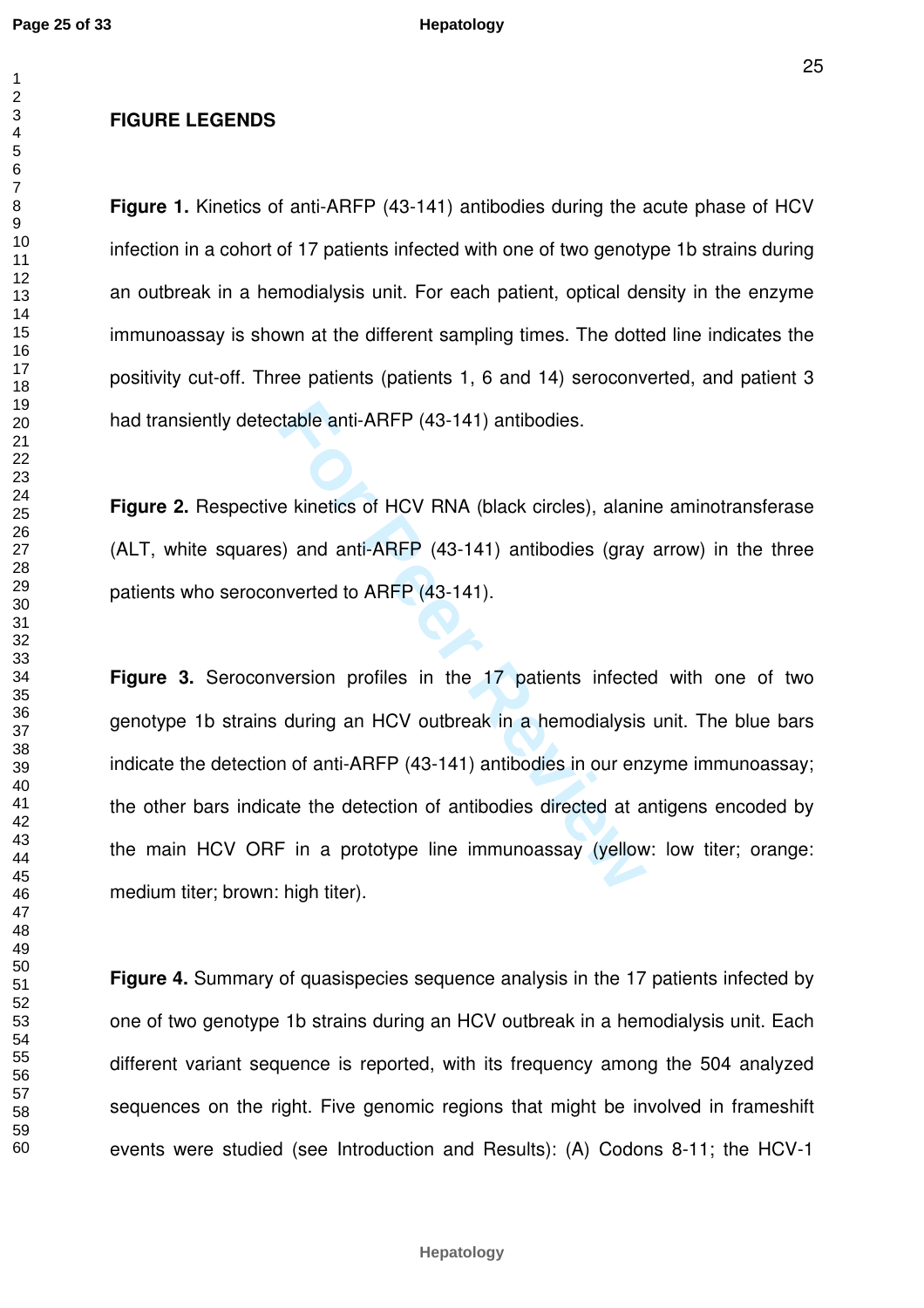$\mathbf{1}$ 

strain known to possess a poly(A) stretch is shown for comparison; (B) sequence spanning codon 42; (C) sequence spanning codon 144; (D) sequence spanning codon 26 and codons 28-35; (E) sequence spanning codons 86-88.

For Persus sequence observed in the patients<br>
For Persuasi are indicated by the bold patient's number.<br> **Equasispecies variant of patient 1. Positions**<br> **Example 1. Positions**<br> **Example 1. Positions**<br> **Example 1. Positions Figure 5.** Prediction of stem-loop V and VI secondary structures. Numbering starts at the A of the AUG initiation codon. Variable positions are indicated in bold. (A) Predicted secondary RNA structure of the consensus strain A sequence. Differences relative to the consensus sequence observed in the patients who seroconverted (patients 1 and 6) are indicated by the bold patient's number. The circled U was found in the major quasispecies variant of patient 1. Positions highlighted in gray correspond to substitutions found in both patients 1 and 6. Squared differences relative to the consensus sequence were found either in patient 1 or in patient 6. (B) Predicted secondary RNA structure of patient 1's major quasispecies sequence, which was identical to that of reference strain D90208. (C) Predicted secondary RNA structure of the consensus of strain B sequences. (D) Predicted secondary RNA structure of reference strain M58335.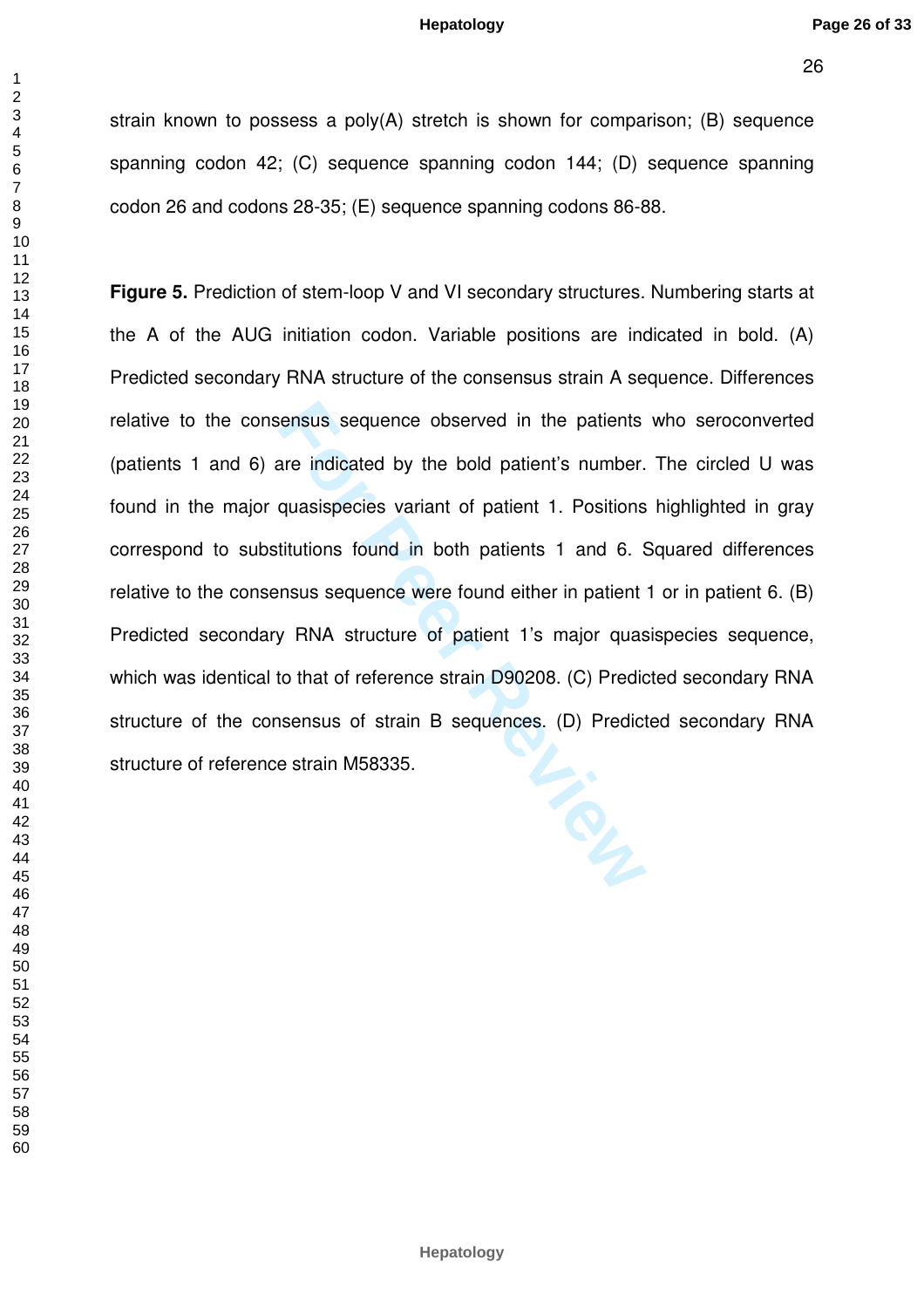$\overline{1}$  $\overline{2}$  $\overline{4}$ 

# **Table 1.** Study groups.

| <b>Groups</b>   | N   | <b>Characteristics</b>                                                                                                               |
|-----------------|-----|--------------------------------------------------------------------------------------------------------------------------------------|
| <b>Group I</b>  | 17  | Acute HCV infection with one of two HCV genotype 1b strains (strain<br>A and strain B) during an HCV outbreak in a hemodialysis unit |
| <b>Group II</b> | 24  | <u>HCV-negative acute hepatitis A (n=9) or B (n=15)</u>                                                                              |
| Group III       | 216 | Chronic HCV genotype 1 infection                                                                                                     |
| Group IV        | 187 | Patients with no markers of common chronic viral infections                                                                          |
| Group V         | 122 | HIV-infected patients                                                                                                                |
| Group VI        | 93  | Patients with chronic HBV infection (HBsAg-positive)                                                                                 |

**For Percy Review**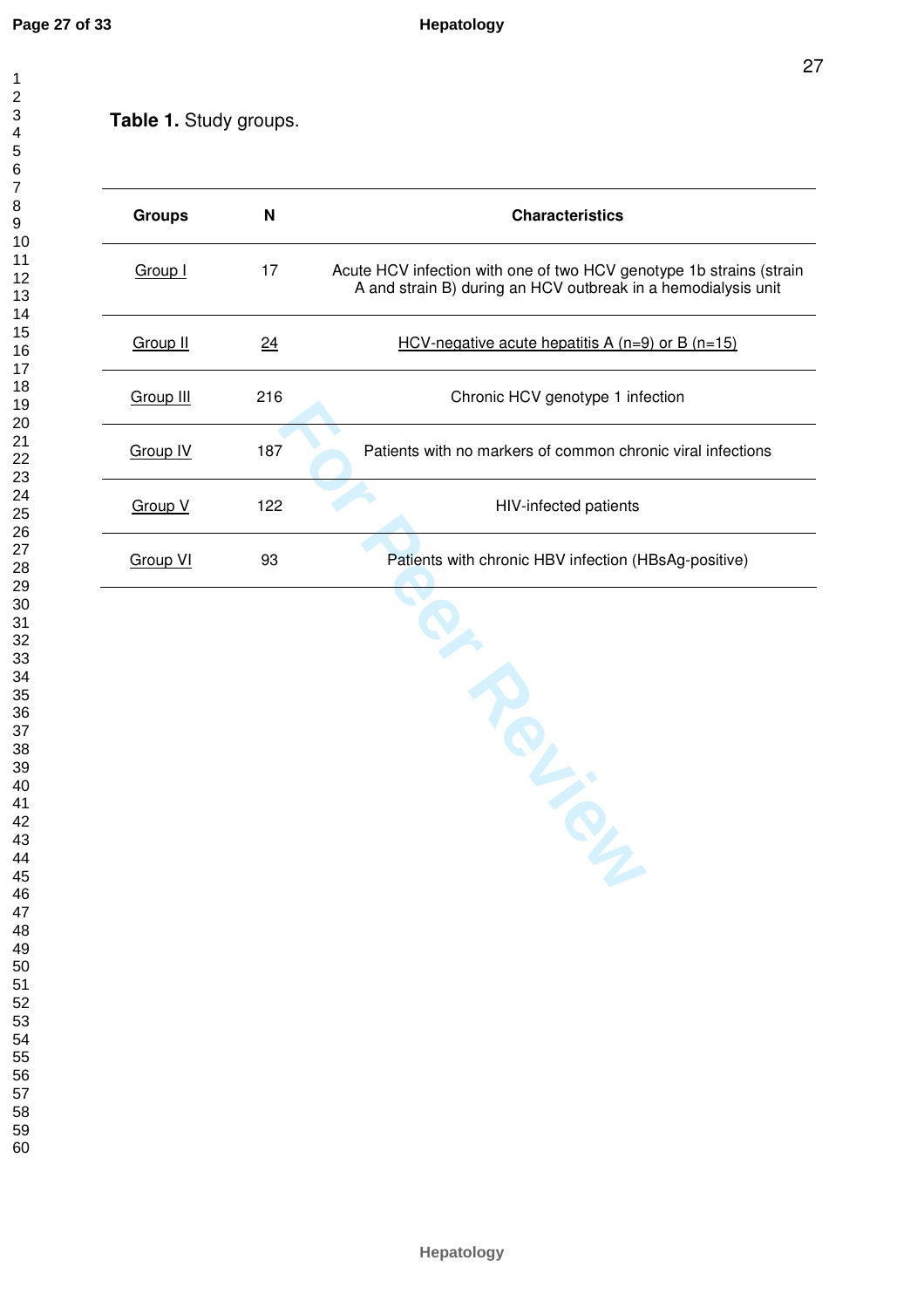$\mathbf{1}$ 

  **Table 2.** Specificity of anti-ARFP (43-141) antibody detection with our ELISA assay in subjects with no markers of viral infection (Group III) and in patients infected by HIV (Group IV) or HBV (Group V).

| <b>Patients</b>          | N   | Anti-ARF (43-141)<br><b>Negative Response:</b><br>$n$ (%) | <b>Gray Zone</b> | Anti-ARF (43-141)<br><b>Positive Response:</b><br>$n (\%)$ |
|--------------------------|-----|-----------------------------------------------------------|------------------|------------------------------------------------------------|
| Group III (no infection) | 187 | 186 (99.5%)                                               | $1(0.5\%)$       | $0(0\%)$                                                   |
| Group IV (HIV infection) | 122 | 120 (98.4%)                                               | 2(1.6%)          | $0(0\%)$                                                   |
| Group V (HBV infection)  | 93  | 85 (91.4%)                                                | 7 (7.5%)         | $1(1.1\%)$                                                 |

**Per Review**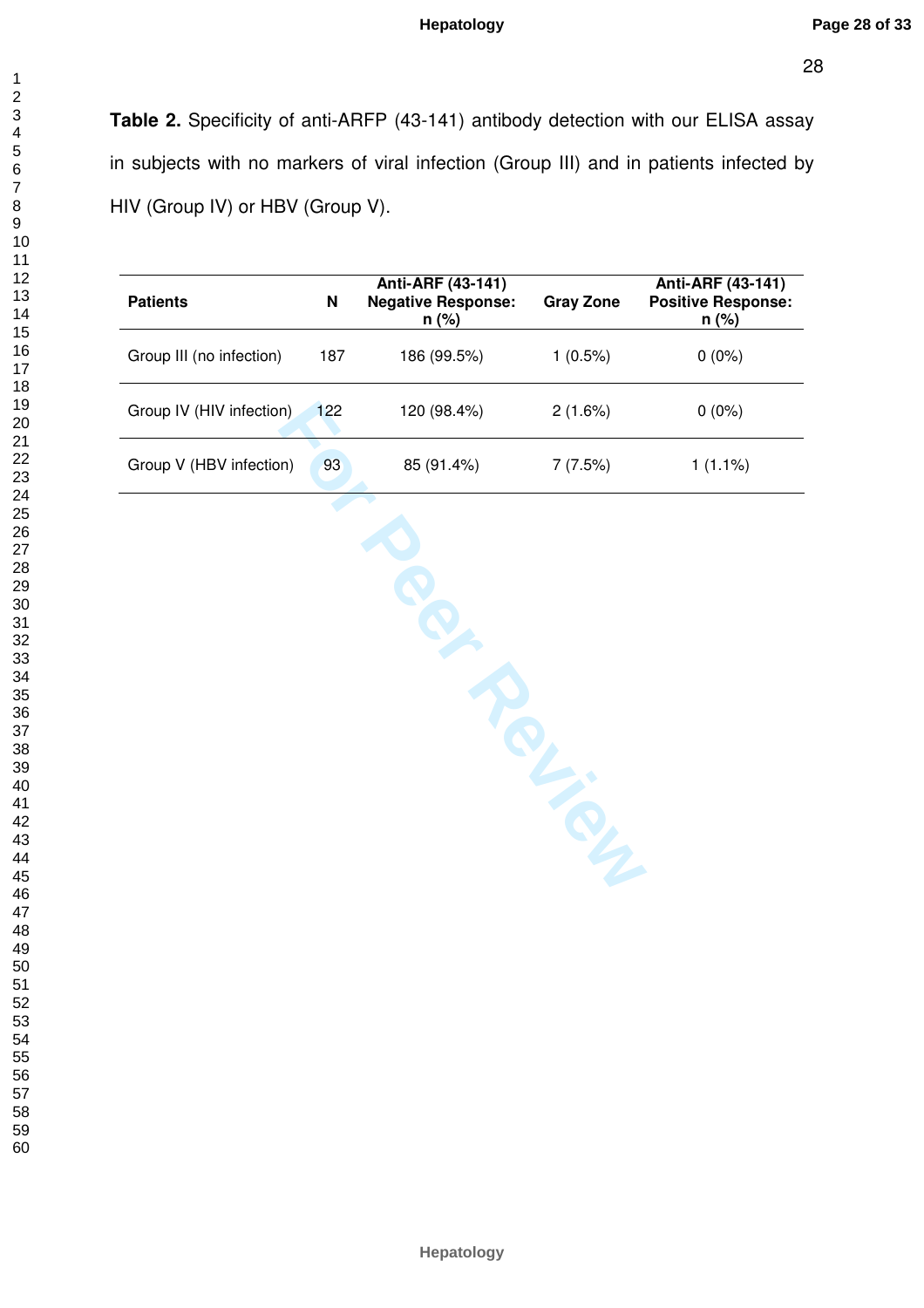



Figure 1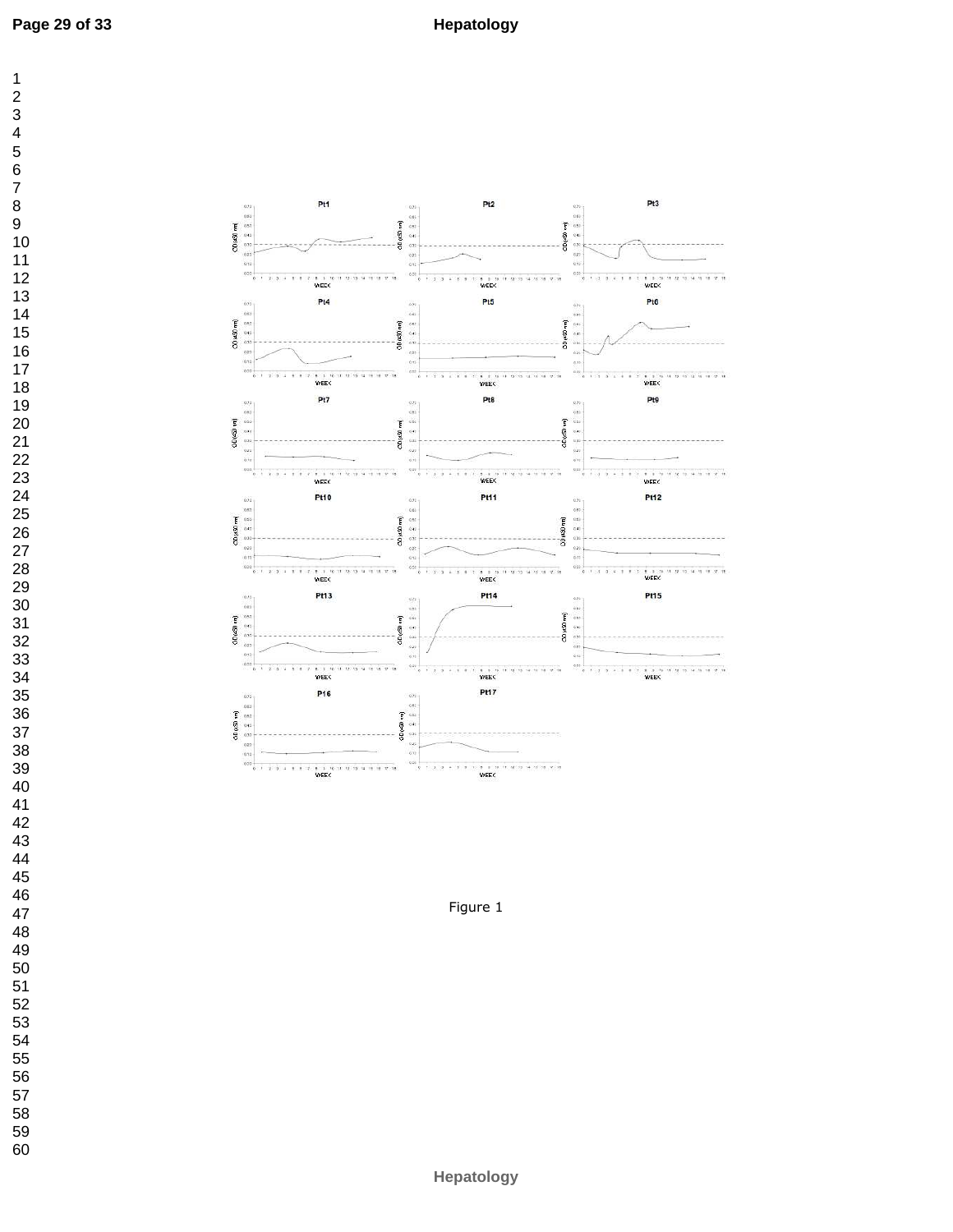



Figure 2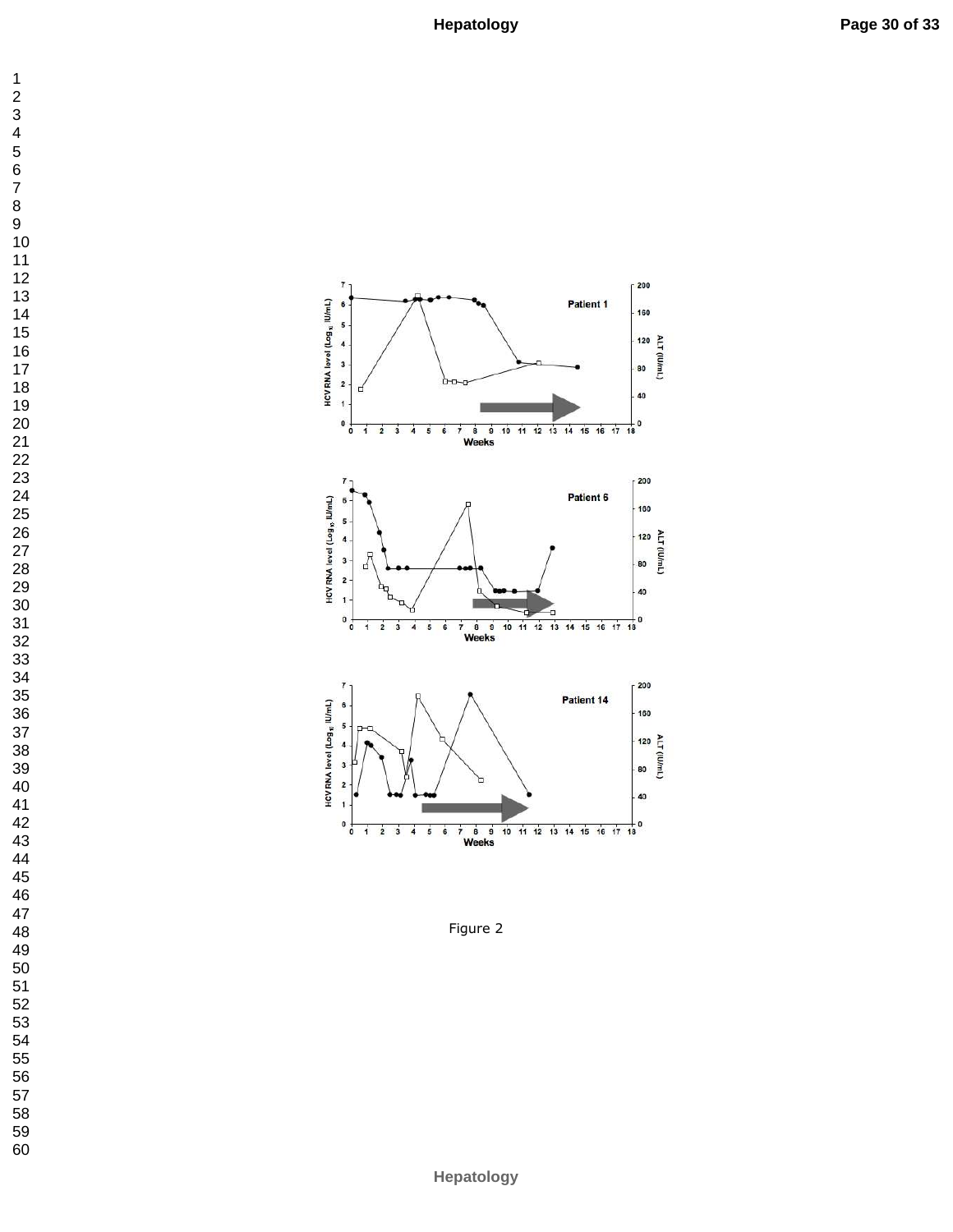

Figure 3 264x352mm (72 x 72 DPI)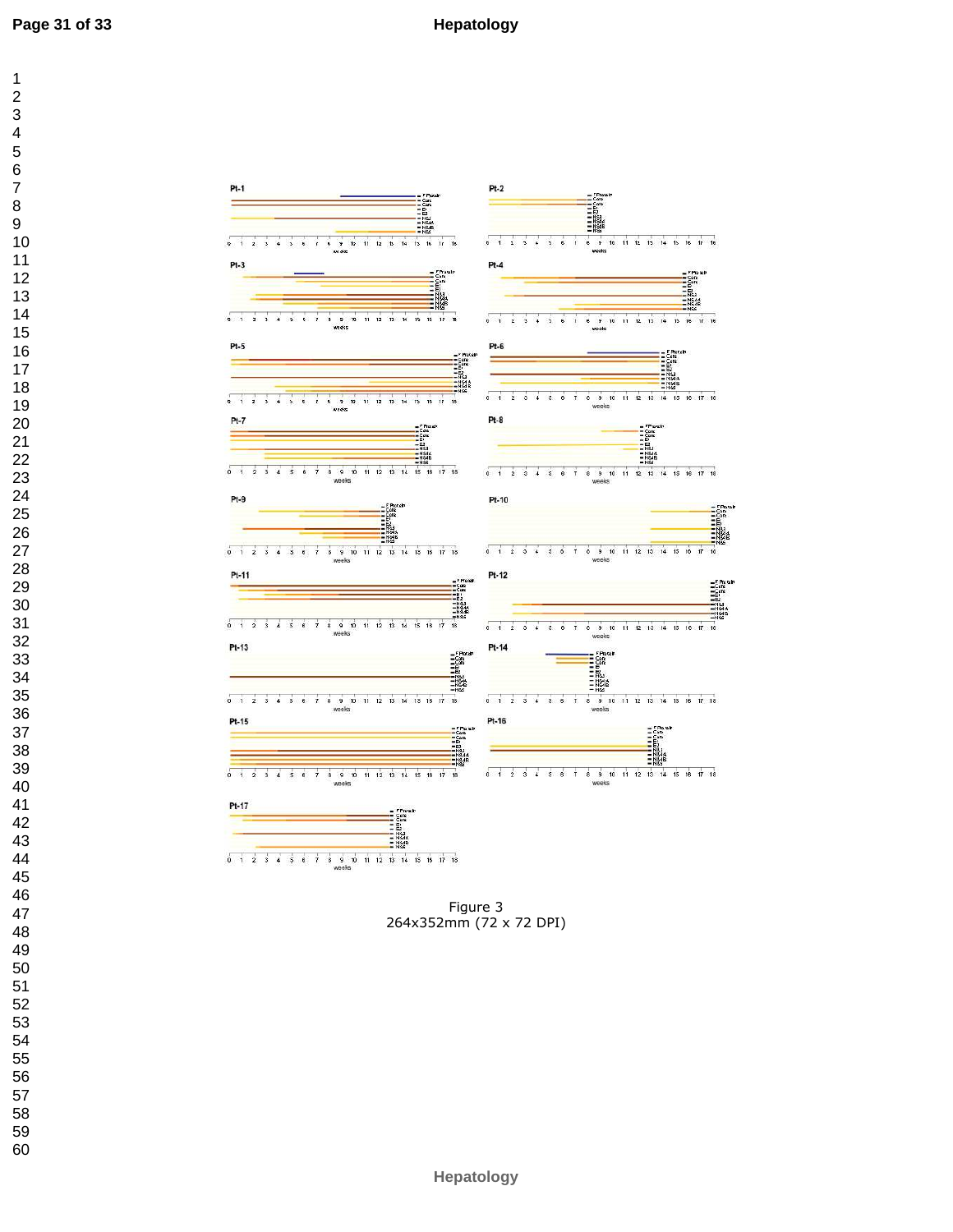#### $\overline{A}$ Codons Ratio  $8 \qquad 9 \qquad 10 \quad 11$ of clones 495/504 CAA AGA AAA ACC  $-G-$  --- --- --- $2/504$ --- --- G-- ---2/504  $\begin{tabular}{ll} --- & -- & -- & -- & G-- \\ --G & -- & -- & -- \\ \end{tabular}$  $2/504$  $\frac{1/504}{1/504}$  $---$   $G---$   $---$ --- --- --- -G- $1/504$  $--- A--- A--- A---$  Strain HCV-1

#### $\blacksquare$

 $\mathbf C$ 

| Codons   |             |    |                 | Ratio     |
|----------|-------------|----|-----------------|-----------|
| 41       | 42          | 43 | 44              | of clones |
|          | GGC CCC AGG |    | mm <sub>C</sub> | 499/504   |
|          |             |    |                 | 2/504     |
|          |             |    |                 | 1/504     |
|          |             |    |                 | 1/504     |
| $m = 10$ |             |    |                 | 1/504     |

| Codons          |                             |                         |                                                  |                                       |       |        |                                                                                                                                                                                                                                                                                                                                                                                                                                                                            |       |                            |                                                                                                     | Ratio     |          |
|-----------------|-----------------------------|-------------------------|--------------------------------------------------|---------------------------------------|-------|--------|----------------------------------------------------------------------------------------------------------------------------------------------------------------------------------------------------------------------------------------------------------------------------------------------------------------------------------------------------------------------------------------------------------------------------------------------------------------------------|-------|----------------------------|-----------------------------------------------------------------------------------------------------|-----------|----------|
| 25              | 26                          | 27                      | 28                                               | 29                                    | 30    | 31     | 32                                                                                                                                                                                                                                                                                                                                                                                                                                                                         |       | 33 34                      | 35                                                                                                  | of clones |          |
| CCG             | GGC                         | GGT                     |                                                  | GGT CAG ATC GTC GGT GGA GTT TAC       |       |        |                                                                                                                                                                                                                                                                                                                                                                                                                                                                            |       |                            |                                                                                                     | 305/504   |          |
| ---             |                             |                         |                                                  |                                       |       |        |                                                                                                                                                                                                                                                                                                                                                                                                                                                                            |       |                            |                                                                                                     | 46/504    |          |
| ---             | $-\mathbb{T}$               |                         |                                                  |                                       |       |        |                                                                                                                                                                                                                                                                                                                                                                                                                                                                            |       |                            |                                                                                                     | 2/504     |          |
| $- - -$         |                             |                         |                                                  |                                       |       |        |                                                                                                                                                                                                                                                                                                                                                                                                                                                                            | $--C$ |                            |                                                                                                     | 2/504     |          |
| ---             |                             |                         |                                                  |                                       |       |        |                                                                                                                                                                                                                                                                                                                                                                                                                                                                            |       | $-\Gamma$ - $-\$           |                                                                                                     | 2/504     | Strain A |
| $- - -$         |                             |                         |                                                  |                                       |       |        |                                                                                                                                                                                                                                                                                                                                                                                                                                                                            |       |                            |                                                                                                     | 1/504     |          |
| ---             |                             |                         |                                                  |                                       | $G--$ |        |                                                                                                                                                                                                                                                                                                                                                                                                                                                                            |       |                            |                                                                                                     | 1/504     |          |
| ---             |                             |                         | $\cdots \cdots \cdots$                           |                                       |       | $ -$   |                                                                                                                                                                                                                                                                                                                                                                                                                                                                            |       |                            |                                                                                                     | 1/504     |          |
| ----            |                             |                         |                                                  |                                       |       |        |                                                                                                                                                                                                                                                                                                                                                                                                                                                                            |       |                            | mon non-non-Con-                                                                                    | 1/504     |          |
| ---             |                             |                         |                                                  |                                       |       |        | $\frac{1}{2} \left( \frac{1}{2} \right) \left( \frac{1}{2} \right) \left( \frac{1}{2} \right) \left( \frac{1}{2} \right) \left( \frac{1}{2} \right) \left( \frac{1}{2} \right) \left( \frac{1}{2} \right) \left( \frac{1}{2} \right) \left( \frac{1}{2} \right) \left( \frac{1}{2} \right) \left( \frac{1}{2} \right) \left( \frac{1}{2} \right) \left( \frac{1}{2} \right) \left( \frac{1}{2} \right) \left( \frac{1}{2} \right) \left( \frac{1}{2} \right) \left( \frac$ |       |                            | $--- C$ $--- C$                                                                                     | 127/504   |          |
|                 | <b>REMOVE AND RESIDENCE</b> |                         |                                                  |                                       |       | $---T$ |                                                                                                                                                                                                                                                                                                                                                                                                                                                                            |       |                            | $T = -1$                                                                                            | 8/504     |          |
| ---             |                             |                         | www.min                                          |                                       |       |        |                                                                                                                                                                                                                                                                                                                                                                                                                                                                            |       | $---T$ --- --- -- -- -- -- |                                                                                                     | 2/504     |          |
| ----            |                             |                         |                                                  | me we had 11 am her set 11 am six and |       |        |                                                                                                                                                                                                                                                                                                                                                                                                                                                                            |       |                            | $\mathbf{m} = \sum_{i=1}^{n} a_i \mathbf{w}_i$ and $\mathbf{w}_i = \sum_{i=1}^{n} a_i \mathbf{w}_i$ | 1/504     | Strain B |
| $- - -$         |                             | $-\sqrt{1-\frac{1}{2}}$ |                                                  |                                       |       |        |                                                                                                                                                                                                                                                                                                                                                                                                                                                                            |       |                            |                                                                                                     | 1/504     |          |
| ---             |                             |                         |                                                  |                                       |       |        |                                                                                                                                                                                                                                                                                                                                                                                                                                                                            |       |                            | $\mathbb{R}^n$ and $\mathbb{R}^n$ are not proved that $\mathbb{R}^n$ are not proved that            | 1/504     |          |
| ---             |                             |                         | $\ldots$ and $\ldots$ $\ldots$ $\ldots$ $\ldots$ |                                       |       |        |                                                                                                                                                                                                                                                                                                                                                                                                                                                                            |       |                            |                                                                                                     | 1/504     |          |
| <b>COLORADO</b> | and they                    |                         |                                                  |                                       |       |        |                                                                                                                                                                                                                                                                                                                                                                                                                                                                            |       |                            |                                                                                                     | 1/504     |          |
| <b>MARK AVE</b> |                             |                         |                                                  | man and complete the                  |       | $- -T$ |                                                                                                                                                                                                                                                                                                                                                                                                                                                                            |       | $--- ---- -CC ----$        |                                                                                                     | 1/504     |          |

| Codons          | Ratio     |
|-----------------|-----------|
| 143 144 145 146 | of clones |
| ccc<br>dGG GGC  | 480/504   |
|                 | 18/504    |
|                 | 3/504     |
|                 | 2/504     |
|                 | 1/504     |

| Codons |    |                | Ratio     |
|--------|----|----------------|-----------|
| 85     | 86 | 89<br>88<br>87 | of clones |
| CTC    |    | AT GGC AAT GAG | 491/504   |
| $\sim$ | c  |                | 4/504     |
|        |    |                | 2/504     |
| $\sim$ |    |                | 2/504     |
| --     |    | m              | 2/504     |
|        |    | G              | 2/504     |
|        |    |                | 1/504     |

Figure 4

**For Per Action**<br> **For Per Action**<br> **For Per Action 2**<br> **For Peer Action 2**<br> **For Peer Action 2**<br> **For Peer Action 2**<br> **For Peer Action 2**<br> **For Peer Action 2**<br> **For Peer Action 21504**<br> **Figure 4**<br> **Figure 4**<br> **Figure 4**<br>

 $\mathbf 1$ 

60